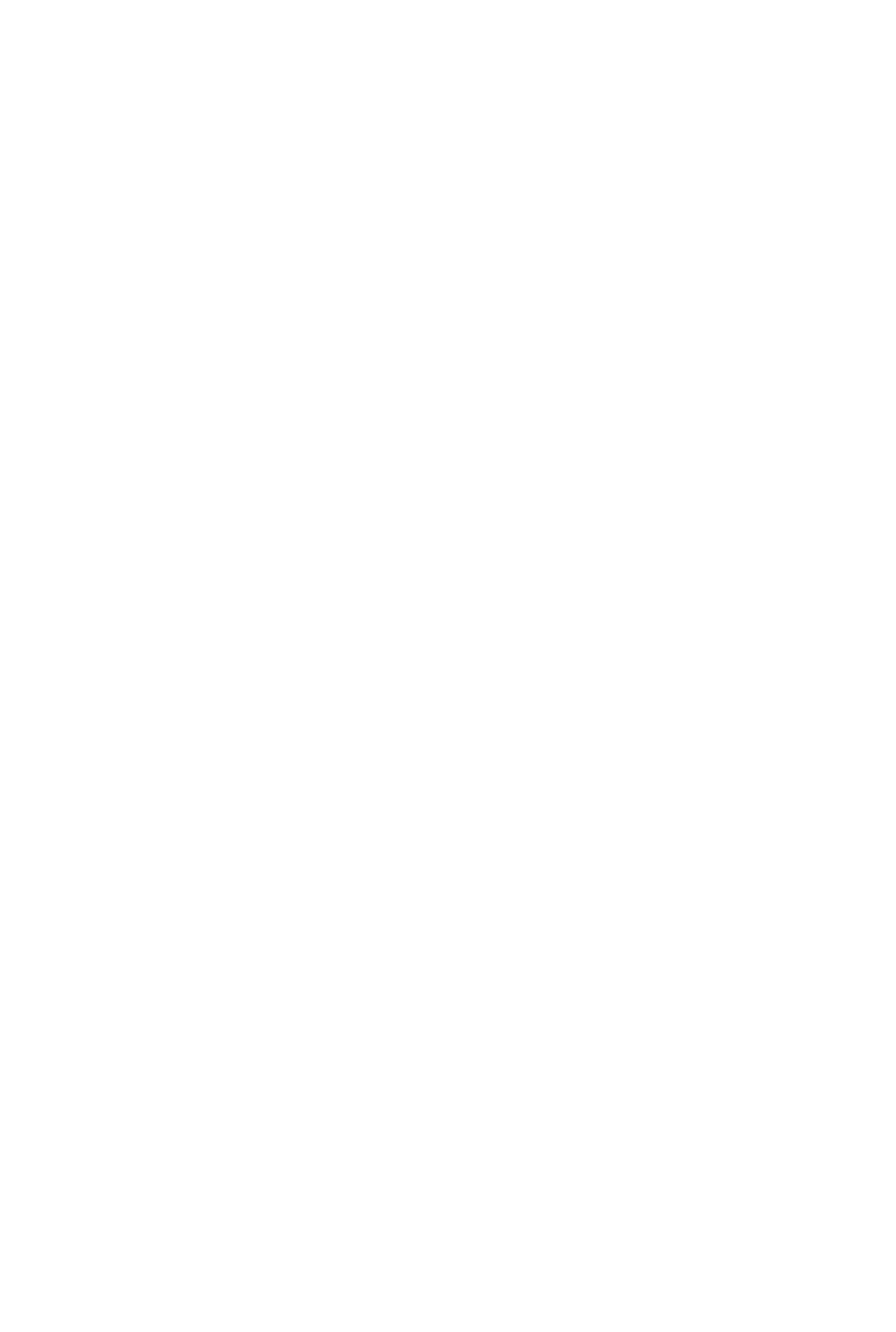

## **TABLE OF CONTENTS**

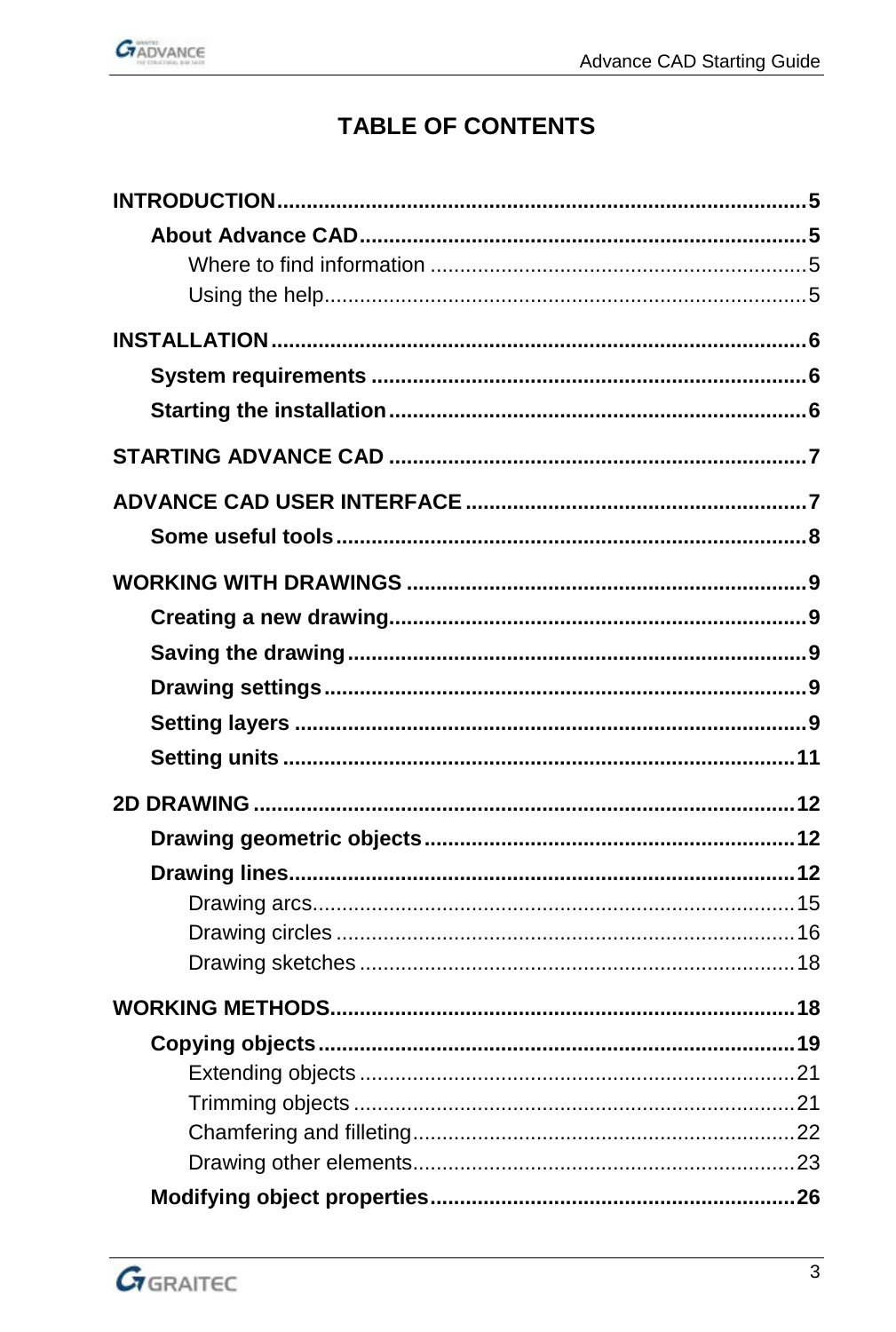

| 35 |
|----|
|    |

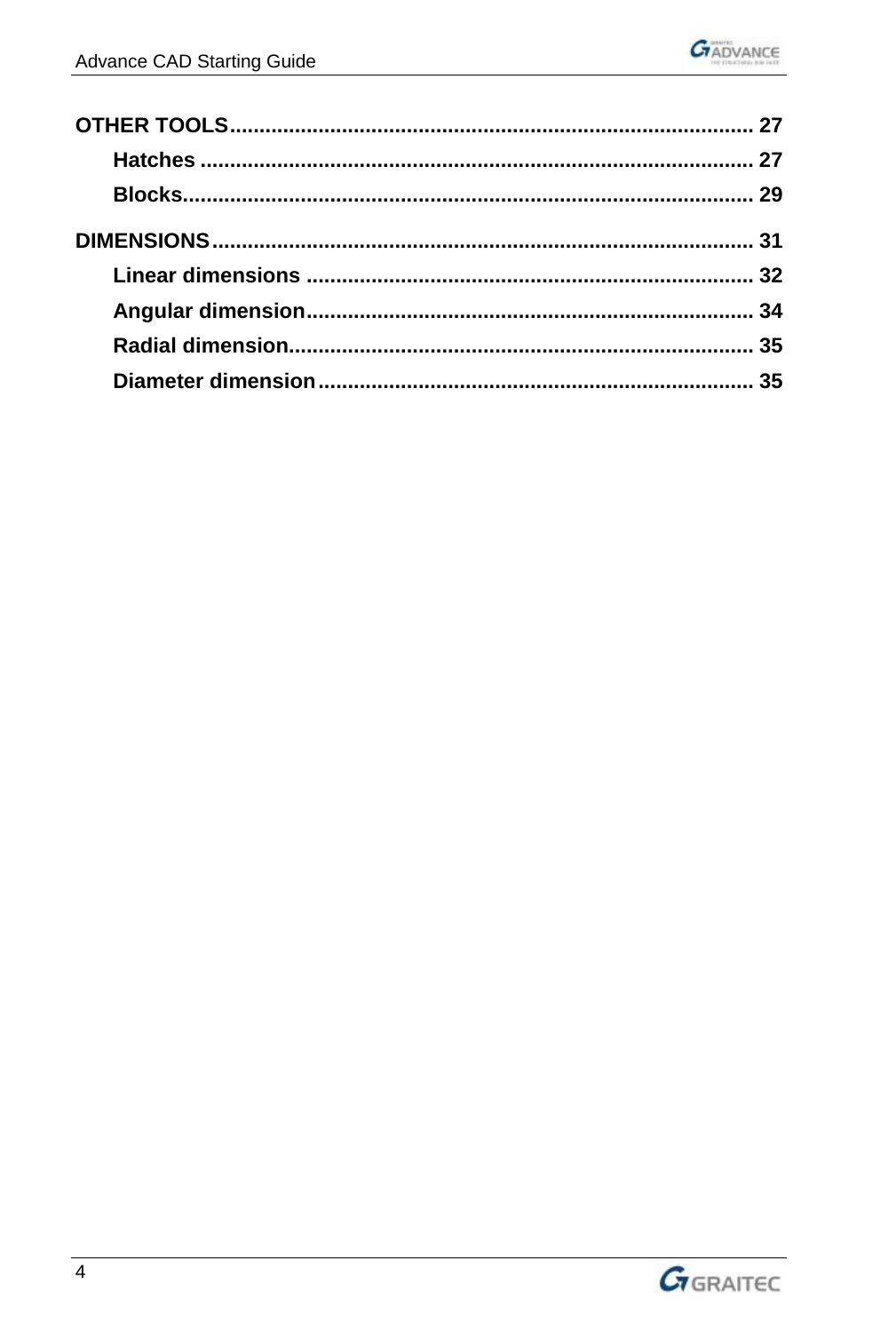

## <span id="page-4-0"></span>**INTRODUCTION**

This starting guide is a brief introduction to working with Advance CAD, describing the basic methodology and not meant to replace formal training.

The first two chapters of this guide describe the steps involved in installing the software and a short description of Advance CAD's user interface. In the following chapters, the most simple Advance CAD objects, some working methods and dimensioning tools are presented using simple examples as steps in the creation of the floor plan of a small building.

*The examples presented in this guide are generic for worldwide use and do not conform to local or specific company standards.*

Since not all Advance CAD tools are described in this guide, refer to the *Help* for more details on all commands and parameters.

## <span id="page-4-1"></span>**About Advance CAD**

Advance CAD is a CAD software that works under the Windows operating system. It provides a simple user-friendly working environment for creating 2D drawings. A large selection of drawing and dimensioning tools allow the creation of simple as well complex drawings.

*Advance CAD uses the native .dwg file format.*

### <span id="page-4-2"></span>**Where to find information**

#### <span id="page-4-3"></span>**Using the help**

Advance CAD has a help system that offers step-by-step instructions for every function.

To access the help:

• **Help** tab, **Help** panel: click .

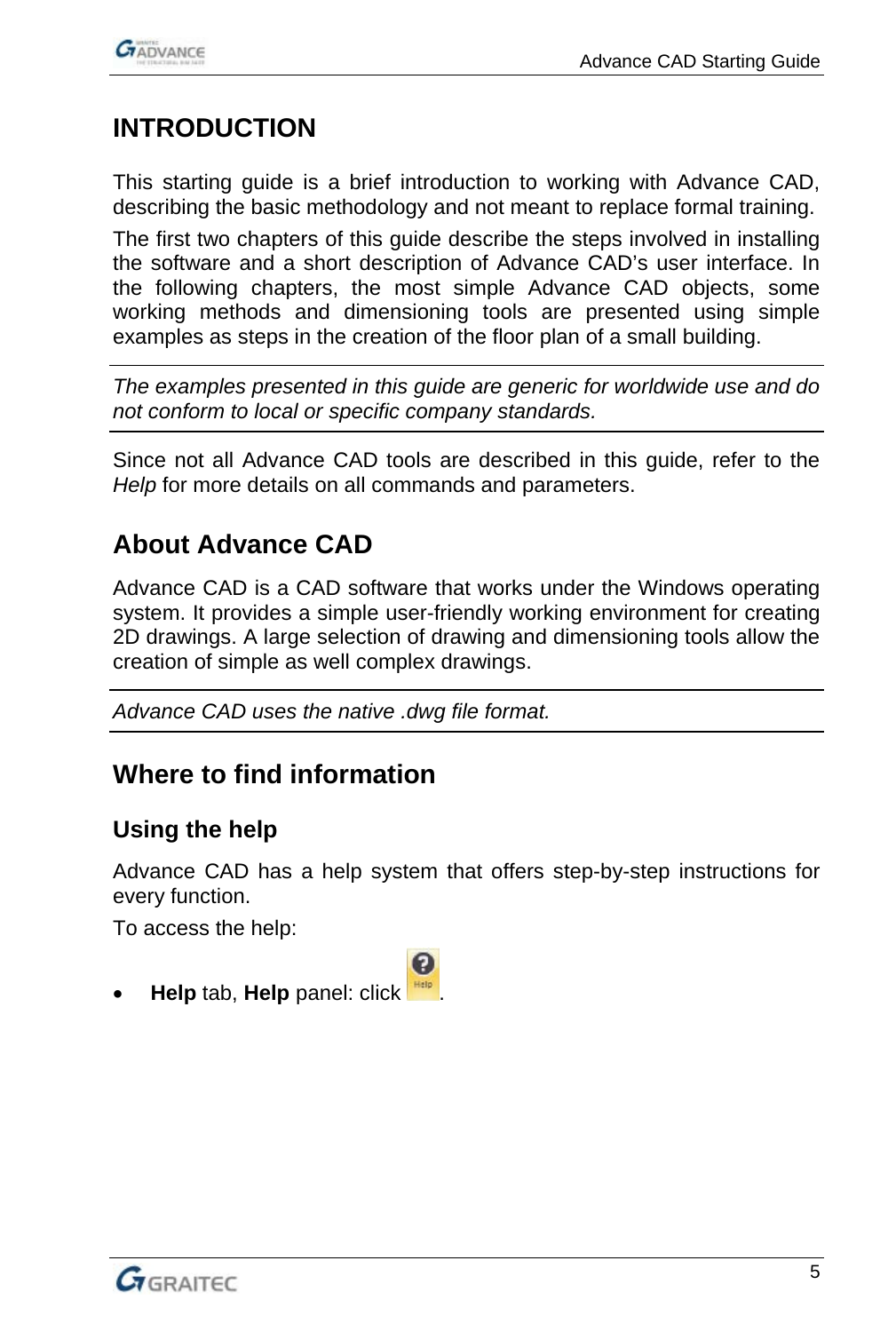

## <span id="page-5-0"></span>**INSTALLATION**

To successfully install Advance CAD, certain requirements must be met.

## <span id="page-5-1"></span>**System requirements**

For more details, see the *Installation guide* on the Documentation CD or [www.graitec.com/en/advance\\_installation.asp.](http://www.graitec.com/en/advance_installation.asp)

# <span id="page-5-2"></span>**Starting the installation**

Close all active Windows applications before starting the installation.

Proceed with the installation as follows:

- **1**. Insert the installation DVD in the DVD drive.
- **2**. Start the installation by following one of these procedures:
	- On the DVD Browser, click **SetupAdvance**.

or

- On the Windows task bar, click  $\bigcirc$
- In the Search programs and files field, enter *SetupAdvance.exe*. Double-click the file to start.
- **3**. Select the installation language and click **Install the products**.
- **4**. To install only Advance CAD, select **Custom setup** then select GRAITEC Advance CAD.
- **5**. Click **Next**.
- **6**. Read the license agreement, select **I agree** and click **Next**.
- **7**. On the next screen, select the interface language and the installation path.
	- To select the interface language, click **Customize**. In the next dialog box, select the interface language and the local settings for each installed application and click <**OK**>.
	- To change the destination path, click  $\| \cdot \|$ . In the next dialog box, enter a path or select a different folder in which to install Advance and click <**OK**>.
- **8**. Click **Install** to start the installation.

The installation process starts.

**9**. Once the installation process is complete, click **Exit**.

After installing Advance CAD, a license is required to use the software. To authorize the software, follow the procedure described in the "*Installation guide*" or contact the reseller.

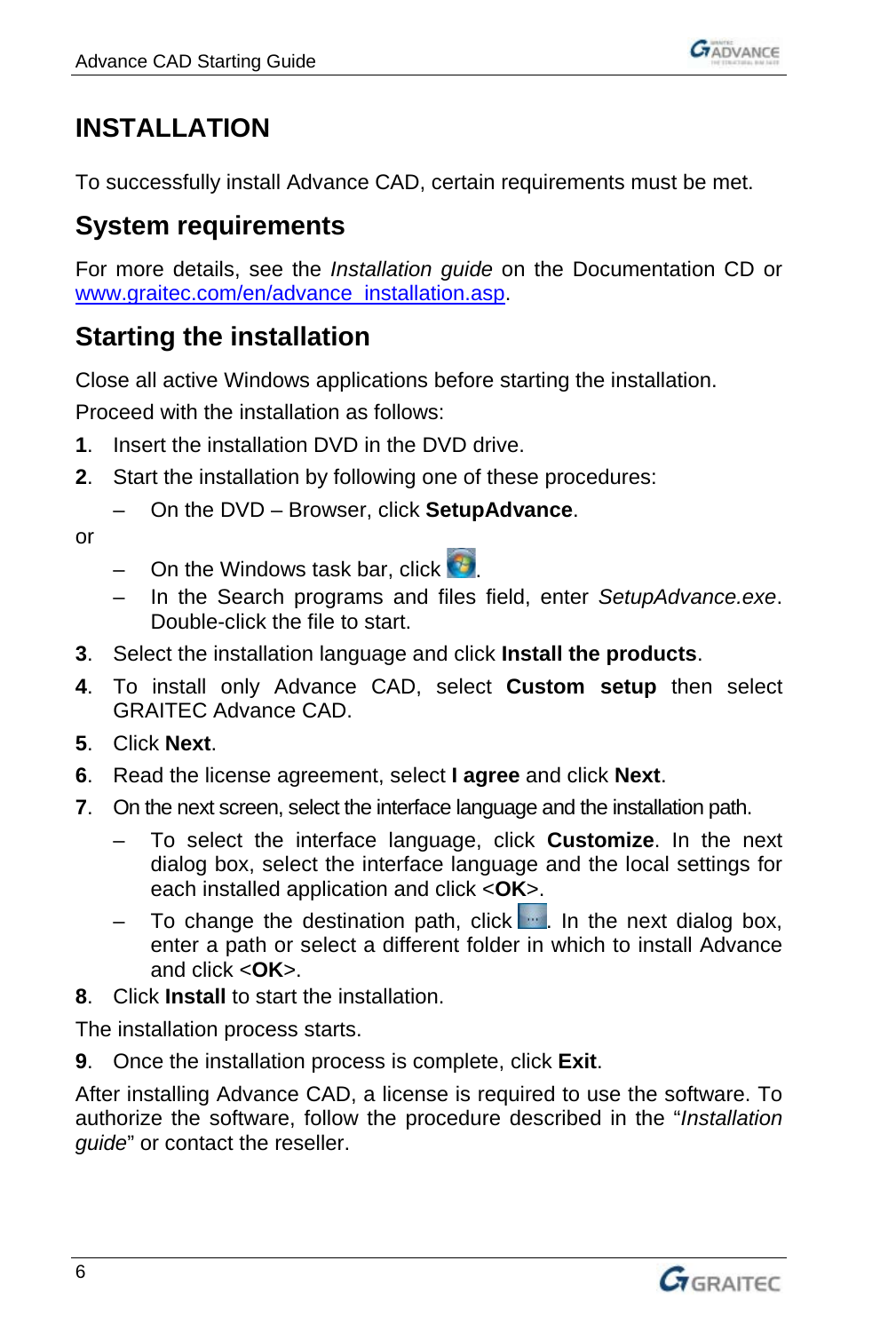

## <span id="page-6-0"></span>**STARTING ADVANCE CAD**

To start Advance CAD:

– Double click the **Advance CAD** icon on the desktop.

or

– On the Windows task bar, click , then select: **All programs > Graitec > Advance CAD > Advance CAD**.

Advance CAD startup page appears.

## <span id="page-6-1"></span>**ADVANCE CAD USER INTERFACE**

Once the program has started, the following window appears:



**1**. Menu Browser button

All the commands and tools are accessed using the Menu Browser. The button in the upper left corner displays the Menu Browser.

**2**. Quick Access Toolbar

The Quick Access Toolbar groups the frequently used commands: New, Open, Save, Undo, Redo, etc. More commands can be added using the Quick Access Toolbar context menu.

**3**. Ribbon

The ribbon consists of several tabs. Each tab contains panels and each panel contains commands and buttons. Some of the buttons open flyouts. The flyout buttons are identified with a black triangle on the lower right corner. The contained commands appear when the button is held down.

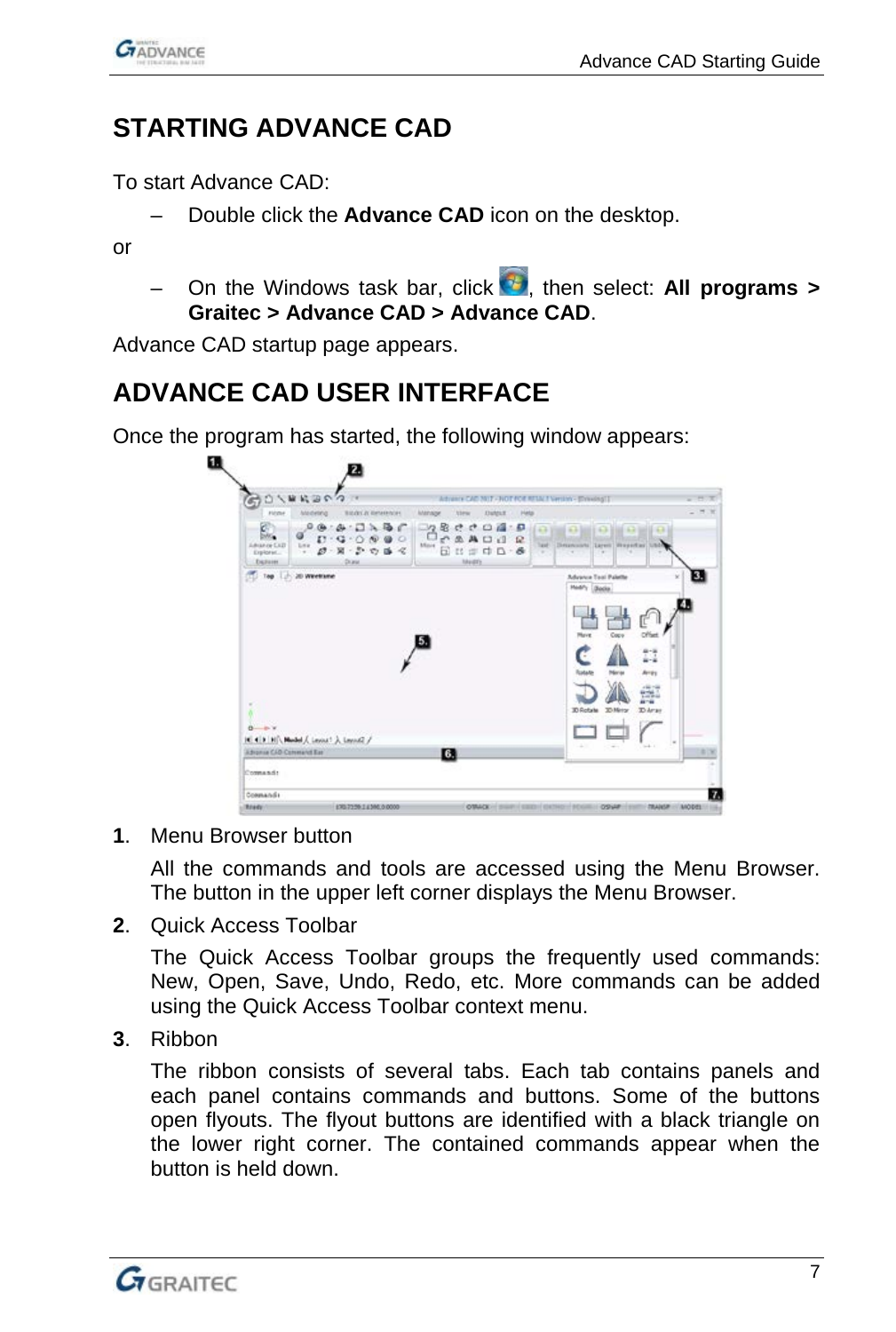

**4**. Tool palettes

For easier access, the most used editing tools are grouped on the tool palette.

**5**. Drawing area

The drawings are displayed in the drawing area.

**6**. Command line

On the command line, commands can be entered using the keyboard. Press **Enter** after each entry.

**7**. Status bar

If the command line is not used, the status bar displays information about the selected command or tool. It also displays the current cursor coordinates, the name of the current layer, mode settings and other information about the current settings.

## <span id="page-7-0"></span>**Some useful tools**

- To cancel a command in Advance CAD, press the **Esc** key.
- To repeat a command, press **Enter**.
- The current command and prompts are displayed on the command line window at the bottom of the screen. Press the **F2** key to open and close the command window.
- When the cursor hovers over a ribbon button, the button's tooltip appears.
- The **Undo** command on the Advance CAD Quick Access toolbar cancels one or several commands.



• The **Match properties** command on the Advance CAD **Utilities** panel copies properties from one object to another. The transferred properties are selected from the given list.



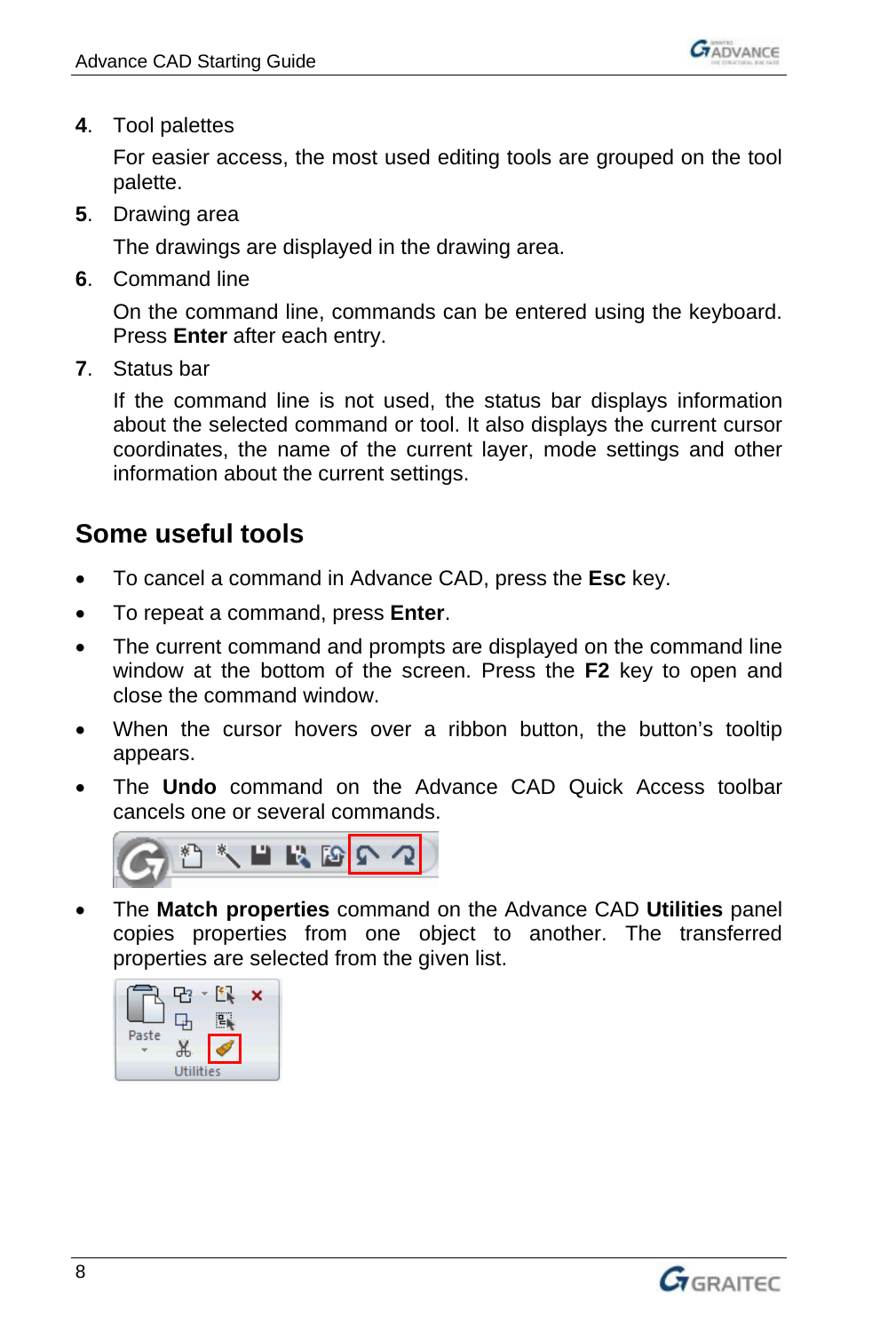

# <span id="page-8-0"></span>**WORKING WITH DRAWINGS**

New projects are created based on a template file. The template file contains important defaults like the current coordinate system, the orientation, object snap settings, layer assignment and color definitions so that drawing can immediately begin.

## <span id="page-8-1"></span>**Creating a new drawing**

To create a new drawing:

- 1. On the Quick Access Toolbar: click
- 2. Select to display the files of \*.dwt type.
- 3. Select the desired template (\*.dwt) file.
- 4. Click **Open**.

## <span id="page-8-2"></span>**Saving the drawing**

Advance CAD drawings are saved in \*.dwg files.

To save the drawing:

- 1. On the Quick Access Toolbar: click
- 2. Enter the name of the drawing.
- 3. Click **Save**.

## <span id="page-8-3"></span>**Drawing settings**

Prior to drawing, some specific settings should be made:

- Layer settings
- Linear and angular units

## <span id="page-8-4"></span>**Setting layers**

Layers are like transparent overlays on which the drawing information is organized. Drawing objects can be grouped on layers for easier control of their properties and visibility.

Every drawing has at least one layer. An unlimited number of layers can be added. Objects are created on the current layer.

The **Layer Explorer** is used to manage the layers.

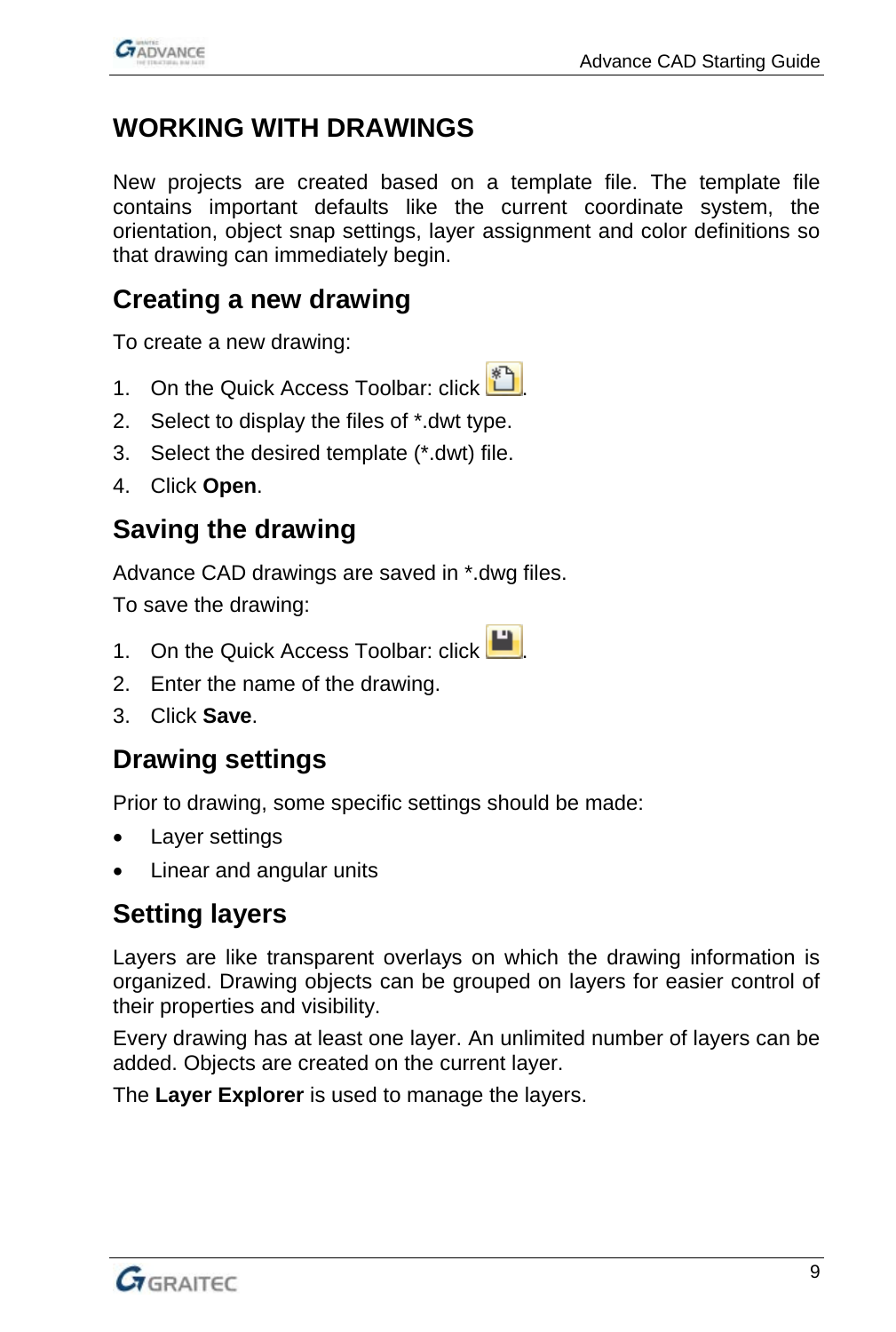

#### *Example: Setting layers*

In this example, create the layers necessary for a simple drawing: the floor plan of a small building. For every layer, define its properties (the name, the color and the line type).

- 1. On the **Home** tab, on the Layers panel, click **19th Explore Layers**,
- 2. In the Layer Explorer click

Layer Name On/Off Locked All Viewp... Lineweight Color Linetype white Continuous **R** ö - Default A new layer is created.

- 3. Next, modify the layer properties:
	- Enter **Axes** for the layer name.
	- In the "Color" column, click the rectangle and select another color from the color palette (e.g.  $\Box$  magenta).
	- In the "Linetype" column, select **CenterX2**.

*Note: If the desired linetype is not available in the list, it must be loaded.*

- Click in the "Linetype" column.
- In the Linetype manager, click **Load** to access the list of additional linetypes.
- Select **CenterX2** and click **OK**. **CenterX2** is displayed in the Linetype manager.

| Layer Name | Color | Linetype   | On/Off | Locked All Viewp Lineweight |         |
|------------|-------|------------|--------|-----------------------------|---------|
|            | white | Continuous |        |                             | Default |
|            |       |            |        |                             |         |

Using the same process, create new layers and modify the colors and the line type as in the following figure.

| Laver Name         | Color   | Linetype        | On/Off | Locked | All Viewp | Lineweight     |
|--------------------|---------|-----------------|--------|--------|-----------|----------------|
| $\checkmark$       | white   | Continuous      |        | ۵P     |           | Default        |
| Axes.              | magenta | <b>CENTERX2</b> |        | d.     |           | Default        |
| Auxiliary          | red     | Continuous      |        | P      | ۰         | $0.30$ mm      |
| Dimensions         | white   | Continuous      |        | нP.    |           | Default        |
| Doors              | 250     | Continuous      |        | æ      |           | Default        |
| Furniture          | 259     | Continuous      |        | d۹     |           | Default        |
| Hatch1             | blue    | Continuous      |        | P      |           | Default<br>$-$ |
| Hatch <sub>2</sub> | 171     | Continuous      |        | ۰P     |           | Default        |
| Spiral stair       | cyan    | Continuous      |        | æ      |           | Default        |
| Wall contours      | 250     | Continuous      |        |        |           | $0.20$ mm      |

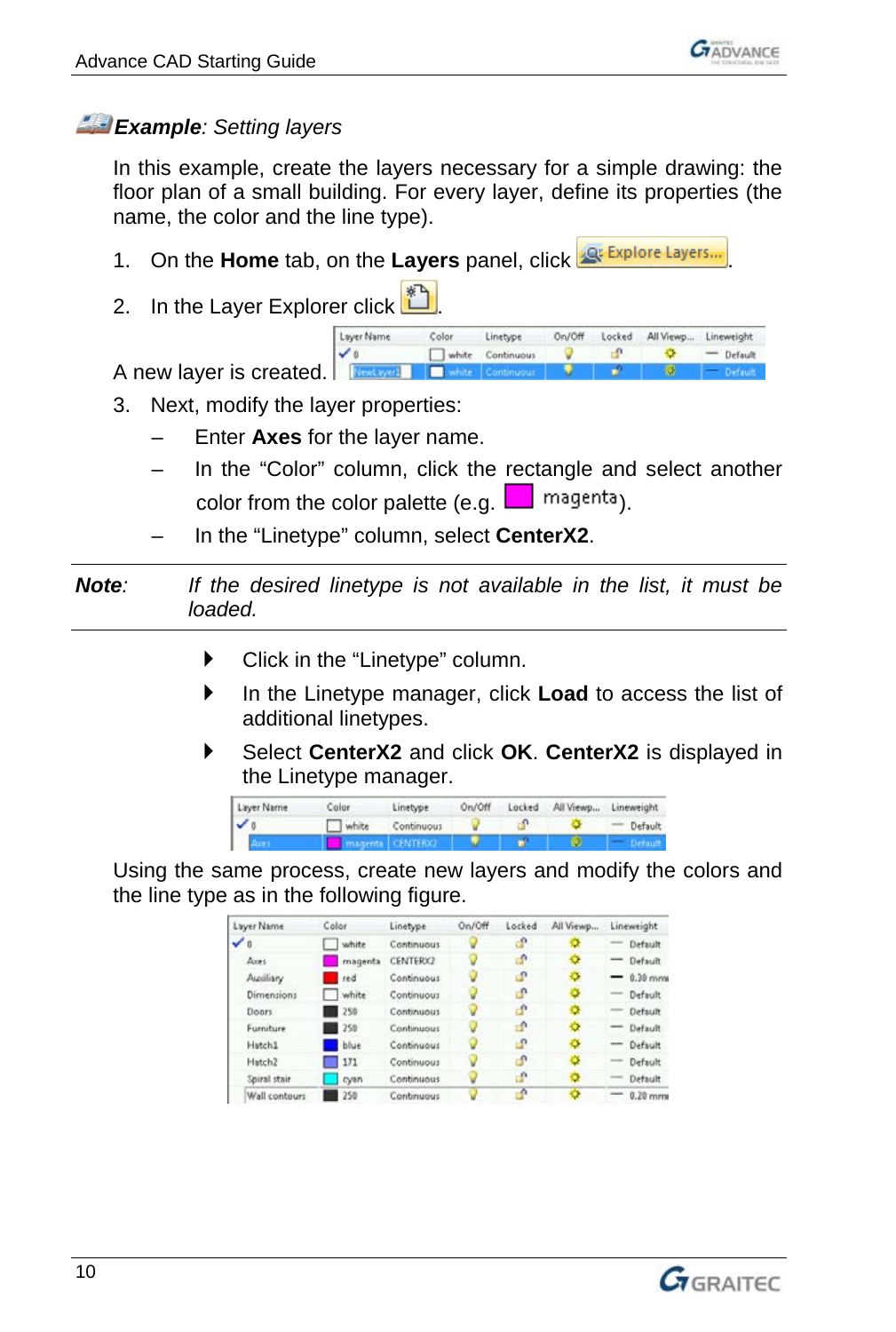

*To define a layer as current, double-click it in the "Layer Explorer", or on the Layers panel, select it from the drop-down list.*



## <span id="page-10-0"></span>**Setting units**

With Advance CAD, by default, drawings are created at 1:1 scale.

Before starting, the relationship between the drawing units and the realworld units must be defined. A linear drawing unit may represent an inch, a foot, a meter or a mile.

The precision must also be set. The precision settings affect only the display of distances, angles and coordinates.

*Example: Setting the project working units*

For the small project described in this guide, the input values are in meters, with two decimal places.

- 1. On the **Manage** tab, on the **Settings** panel, click **RAL Units** . The "Units" dialog box appears.
- 2. Define the following settings for the length units:
	- Select the **Decimal** format.
	- In the "Precision" field select **0.00** to display only two decimal places.

| $\epsilon$ units |                 | $\overline{\mathbf{x}}$ |
|------------------|-----------------|-------------------------|
| Length           | Angle           |                         |
| ype              | Type            |                         |
| Decimal          | Decimal degrees |                         |
| noision          | Precision       |                         |
| 0.00             | o               | ۳                       |
|                  | Clockwise       |                         |

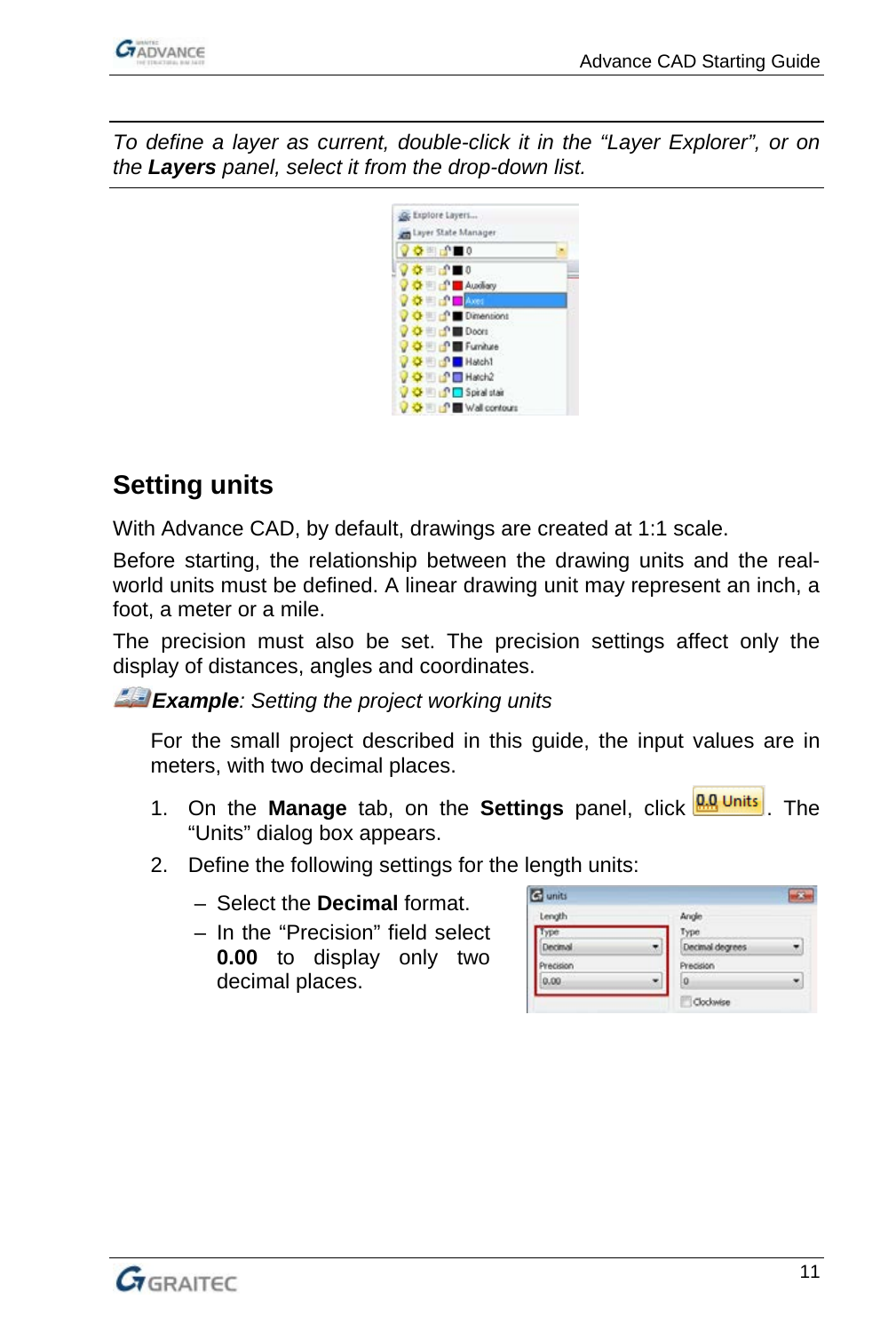

## <span id="page-11-0"></span>**2D DRAWING**

Advance CAD objects are created in 2D space using the appropriate tools.

## <span id="page-11-1"></span>**Drawing geometric objects**

Advance CAD can create all geometric objects: finite and infinite lines, circles, arcs, ellipses, elliptical arcs, points, etc. A freehand tool is used to create irregular boundaries.

Advance CAD can also create complex objects: polylines, rectangles, spline curves, donuts and planes.

When using a tool, the software prompts for point coordinates, arcs or distances. The following can be done:

- Define coordinates: enter the point coordinates on the command line.
- Use object snaps: select exact geometric points on existing objects without knowing the exact the coordinates of these points.
	- To enable object snaps, on the status bar, rightclick OSNAP and select **On**.



– To set the object snaps, on the status bar, rightclick OSNAP and select **Settings**.

In the "Drafting settings" dialog box, the **Object snaps** tab is used to select the OSNAP modes.

| Object Snap Modes      |            |            |
|------------------------|------------|------------|
| V Endpoint             | Center     | Ely-over   |
| Nearest                | / Midpoink |            |
| <b>/ Perpendicular</b> | Node       | Clear All  |
| <b>Cuadrant</b>        | Tängent    | Select All |
| Insertion              | Parallel   |            |
| J Intersection         |            |            |
| Default (3D)           |            |            |
| · Apparent             |            |            |

**There are several ways to create an object. Not all objects and not all creation methods are presented in this guide.**

*Before drawing the elements, define the current layer.*

## <span id="page-11-2"></span>**Drawing lines**

Finite and infinite lines can be drawn:

- **Line** creates a simple line with connected segments, each segment is a separate line object.
- **Ray** creates a semi-infinite line.
- **Infinite line** creates an infinite line.

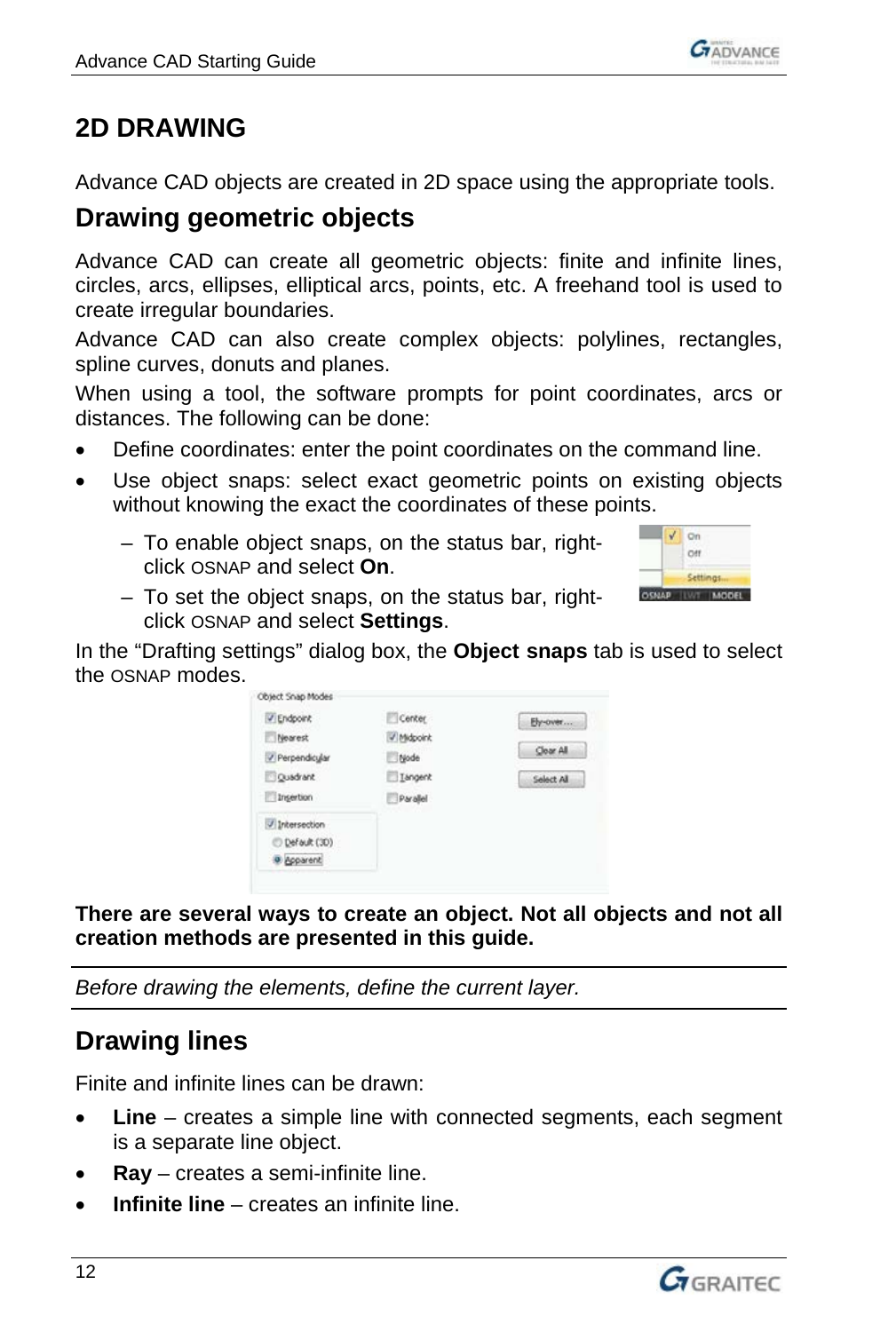

#### *Example 1: Drawing semi-infinite lines by a start point and direction*

In this example, create a grid consisting of axes in the X and Y directions, which is used in the next chapters of this guide.

Before starting, activate the **Axes** layer.

- 1. On the **Home** tab, on the **Draw** panel, select  $\sigma$   $\frac{1}{\sqrt{2}}$  from the flyout.
- 2. Press **F8** to activate the ORTHO mode.
- 3. On the command line, enter **0,0,0** to define the start point in the origin.
- 4. Move the mouse pointer in the **X** direction and click a point.
- 5. Press **Enter** to finish.

Using the same process, draw another ray from the origin, in the **Y** direction.

Next, create the horizontal axes, parallel with **X**, using the following coordinates as start points.

| Tip: | Press <b>Enter</b> to repeat the last executed command $-$ in this |
|------|--------------------------------------------------------------------|
|      | case, "Ray".                                                       |

| 0, 3.16, 0 |  |
|------------|--|
| 0, 5.32, 0 |  |
| 0, 7.32, 0 |  |
| 0,10.64,0  |  |
|            |  |

Using the same process, create vertical axes, parallel with Y, using as start points the following coordinates:

> **5.32, 0, 0 8.48, 0, 0 10.64, 0, 0 13.30, 0, 0 15.96, 0, 0**



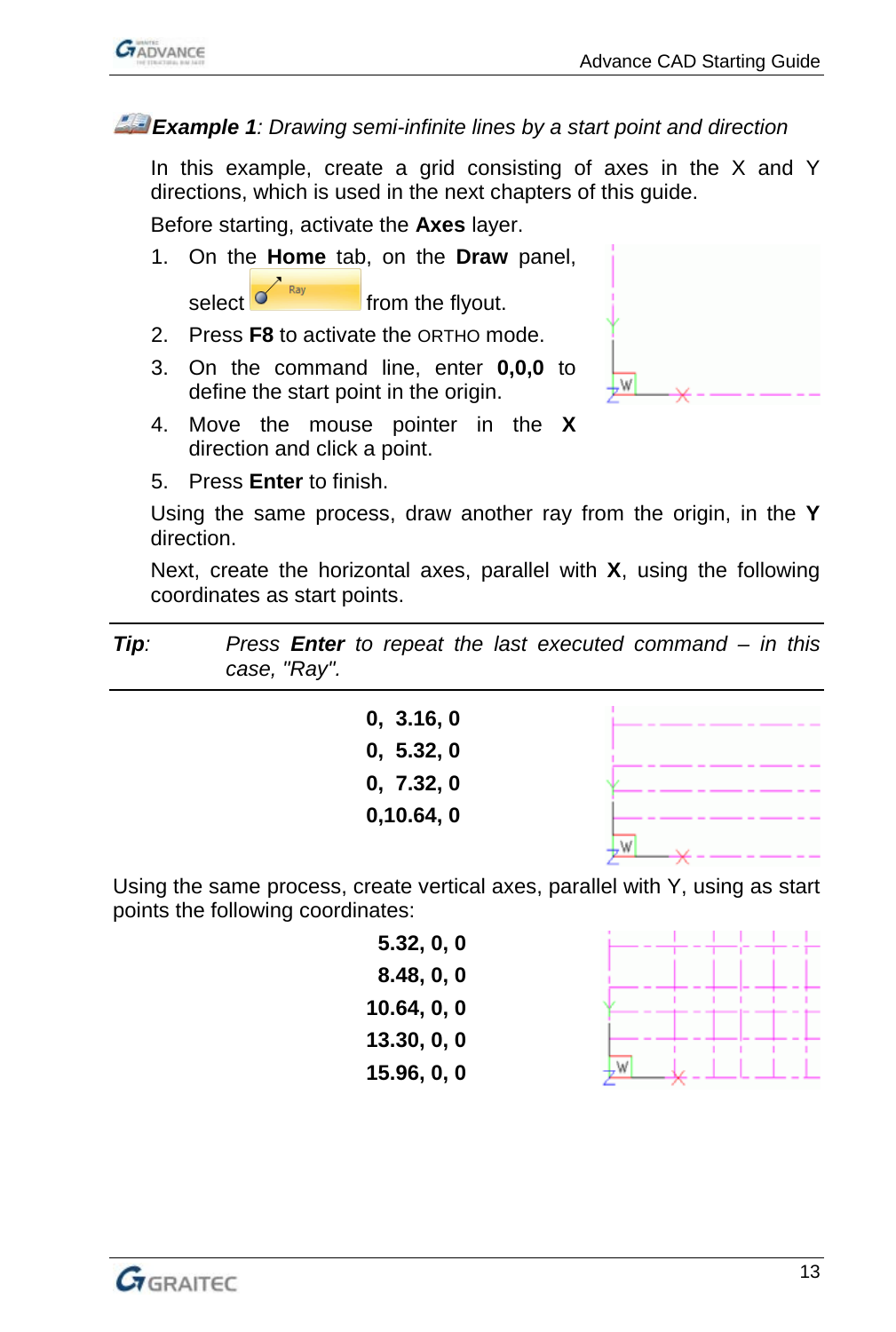

#### *Example 2: Drawing contiguous lines*

In this example, create the wall contour as in the picture below using the axis intersection as start and end points.

Before starting, activate the **Wall contours** layer.

*Make sure that OSNAP is active and end point and intersection are set.*

- 1. On the **Home** tab, on the **Draw** panel, select **or the from the** flyout.
- 2. Specify the first point of the line.
- 3. Specify the second point of the line.
- 4. Specify segment end points as needed to get the contour as in the figure.
- 5. Press **Enter** to finish.

*Example 3: Creating a line by two points*

1. On the **Home** tab, on the **Draw** panel, select  $\delta$ <sup>line</sup> from the flyout.

2. Specify the first point of the line.

- 3. Specify the second point of the line.
- 4. Press **Enter** to finish.

Using the same process, draw all necessary lines as in the figure.



Line





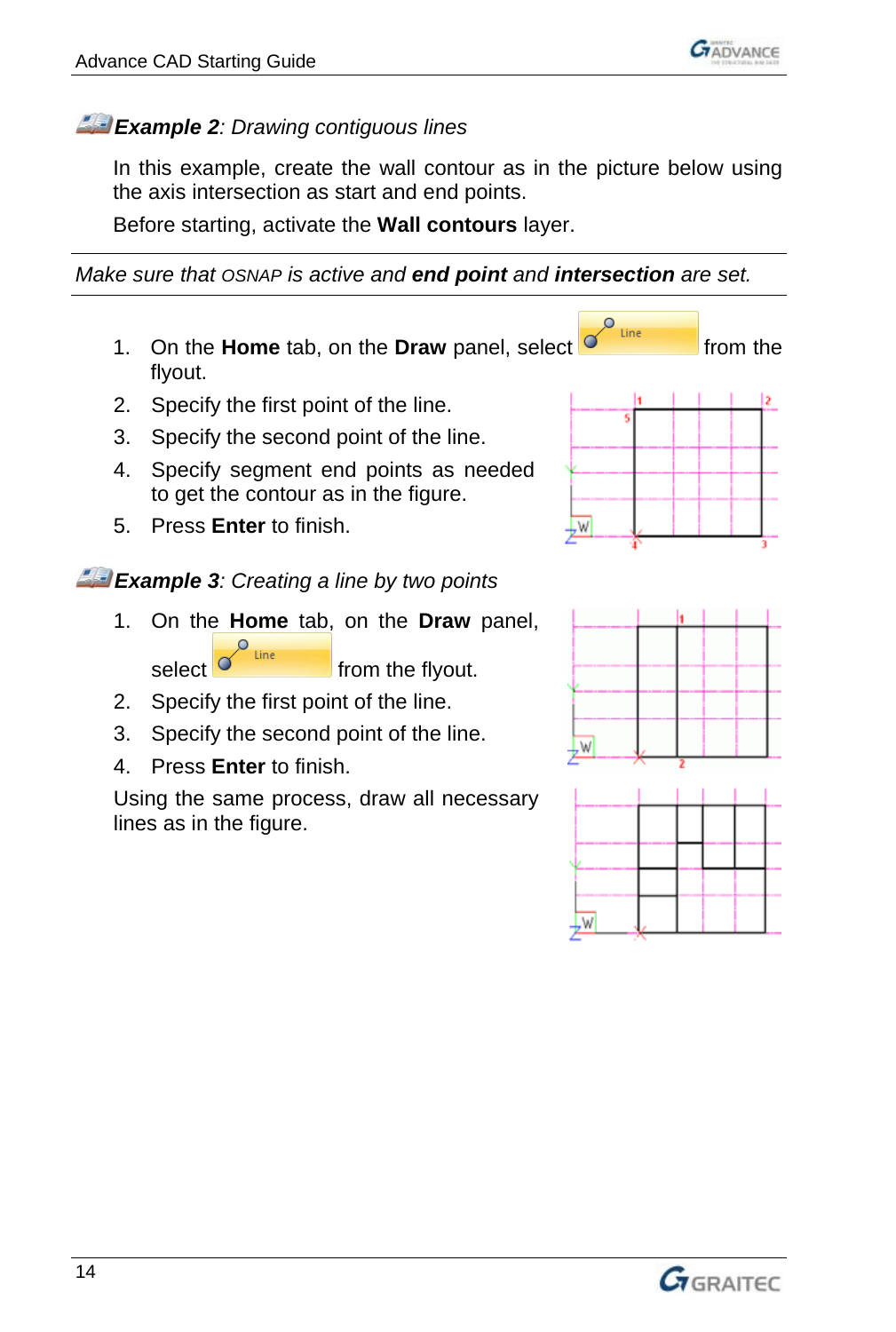

*As you draw, you may need to frequently change the magnification and the view position in the drawing area. These tools are grouped on a flyout of the View panel of the View tab.*



#### <span id="page-14-0"></span>**Drawing arcs**

Arcs are drawn clockwise from the start to the end point. There are several methods to create an arc:

- By 3 arc points
- By start, center and end point
- By center, start point and angle
- By center, start point and length

All tools are grouped in a flyout accessible on the **Draw** panel of the **Home** tab.



It is also possible to create an arc by trimming a circle. In practice, arcs are often created this way.

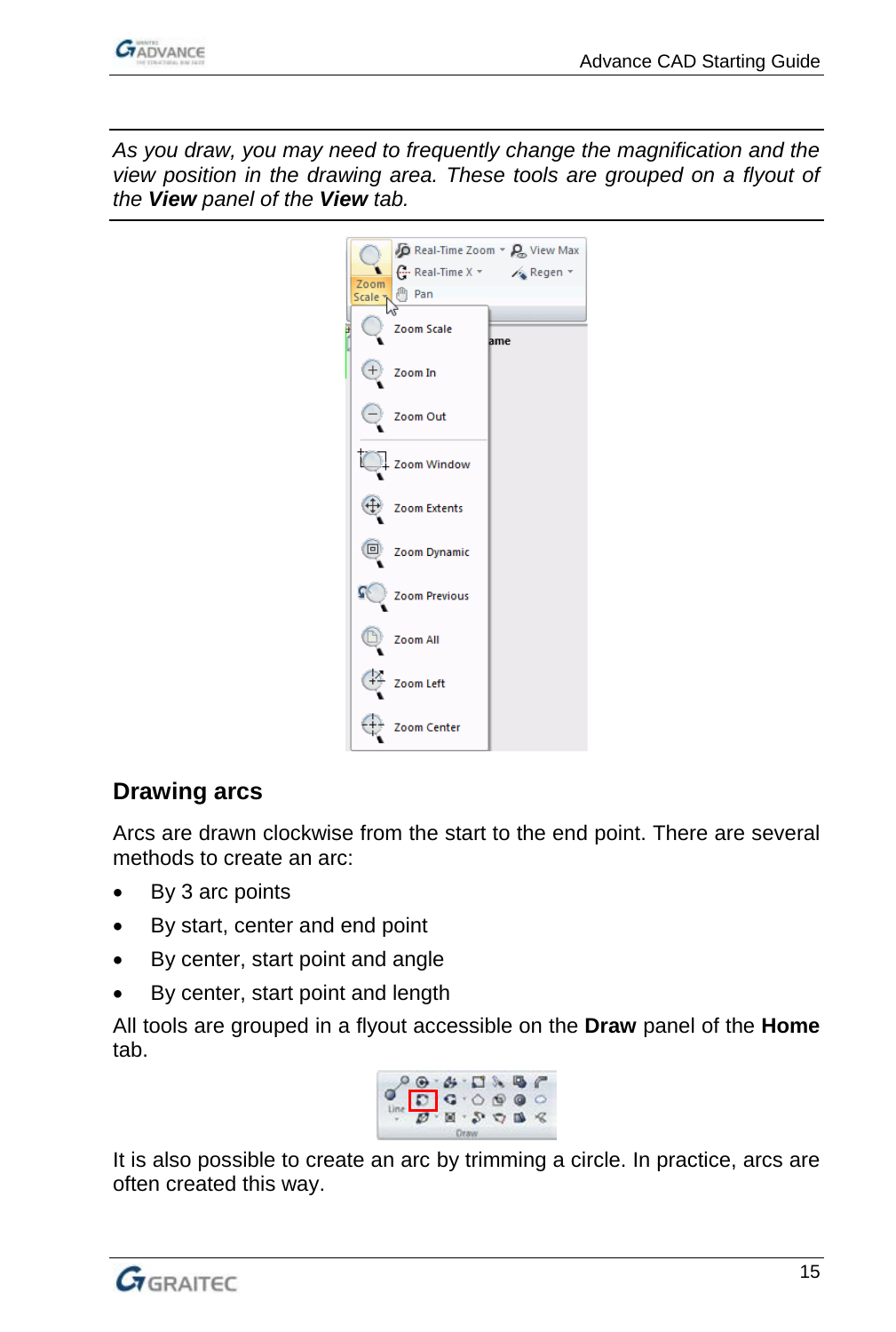*Example: Drawing an arc by a start point, center and end point*

Next, create the contour of the circular wall.

- 1. On the **Home** tab, on the **Draw** panel, click **B** And Mustem of the
- 2. Specify the start point of the arc.
- 3. Specify the center of the arc.
- 4. Specify the end point of the arc.
- 5. Press **Enter** to finish.

Draw another line to close the contour.

Now that the wall contour lines are drawn, the **Axes** layer can be switched off: in the Layer manager, click in the "On/Off" column to hide the layer.

|    | Lineweight | All Viewp | Locked   | On/Off | Linetype   | Color        | Layer Name |
|----|------------|-----------|----------|--------|------------|--------------|------------|
|    | Default    |           |          |        | Continuous | white        |            |
|    |            |           |          | σ      |            | <b>Times</b> | . .        |
| LW | 0.30 mm    |           | $\alpha$ |        | Continuous | red          | Auxiliary  |

## <span id="page-15-0"></span>**Drawing circles**

The default method for drawing a circle is to specify the center and the radius. Other alternative methods are:

|      | <b>ID</b>                     |
|------|-------------------------------|
| Line | Ircle Center-Radius           |
|      | <b>Lircle Center-Diameter</b> |
|      | Ircle 2-Points                |
|      | Ircle 3-Points                |
|      | ircle Radius-Tangents         |
|      | onvert Arc to Circle          |

- Two points defining the diameter
- Center and diameter
- By 3 points defining the circumference
- Circle radius and tangents
- Converting an arc to a circle



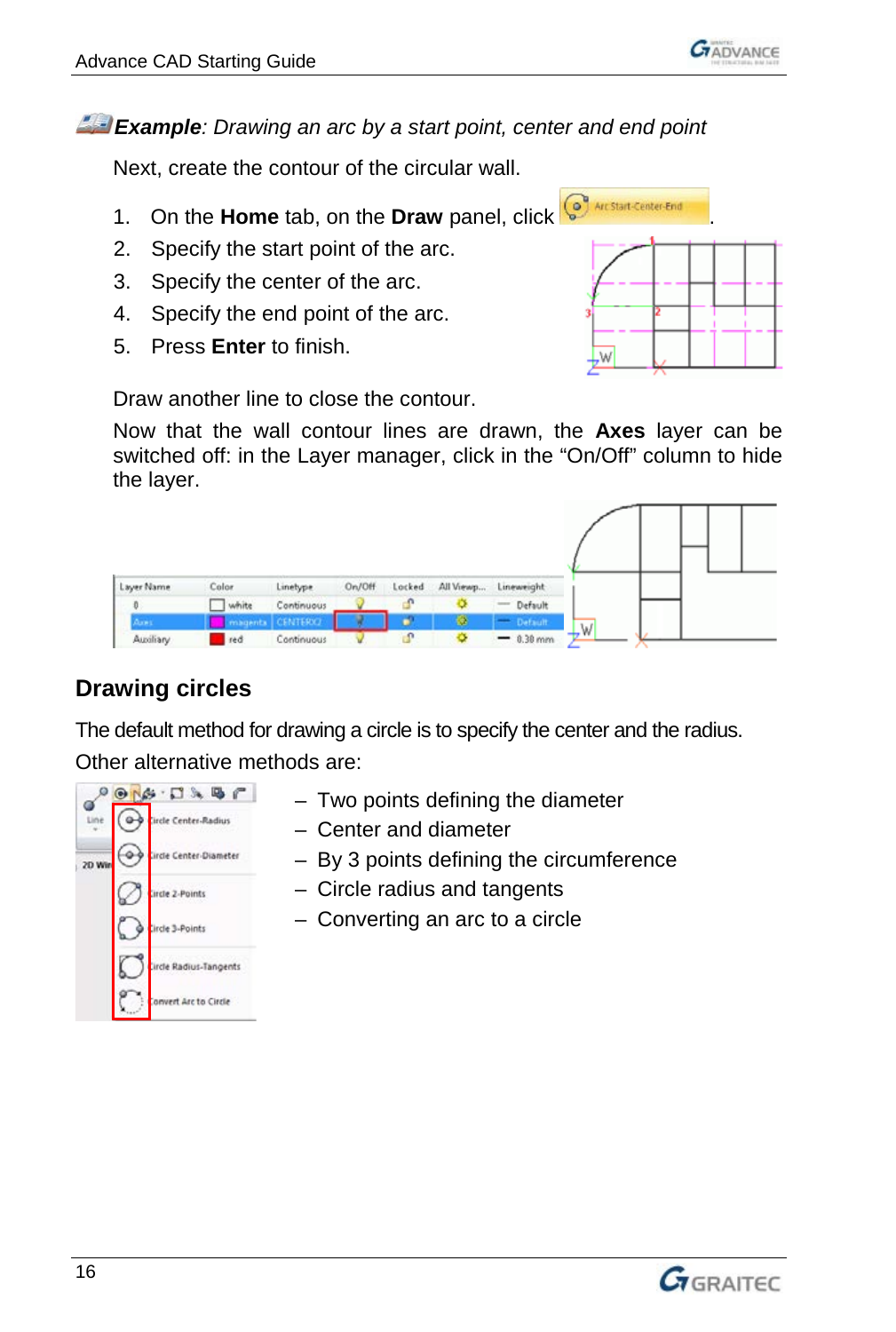

#### *Example: Drawing a circle by a center point and radius*

Draw the section contour of the spiral stair central post. The column has a circular section of **0.40 m** diameter.

Before starting, draw an additional line on the **Auxiliary** layer. The circle center is in the mid point.

*Make sure that OSNAP is active and mid point and perpendicular are set.*

1. Activate the **Wall contours** layer.



O Circle Center-Radius

- 2. On the **Home** tab, on the **Draw** panel, select from the flyout.
- 3. Click the additional line middle point to define the center of the circle.



4. On the command line, enter **0.20** for the radius of the circle.

The circle is created. The additional line can be deleted.

*Tip: To delete an object, select it and press Delete.*



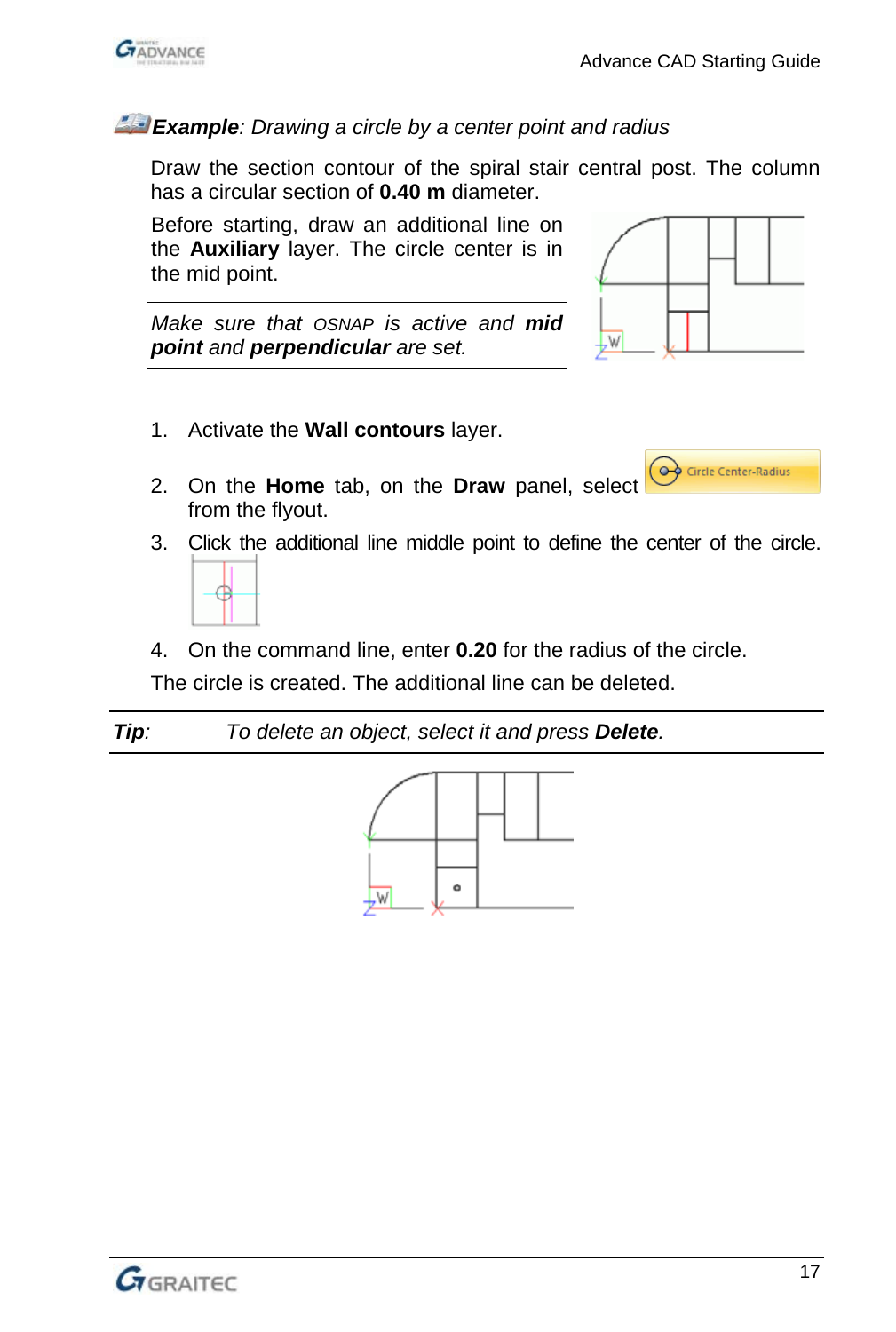

#### <span id="page-17-0"></span>**Drawing sketches**

The freehand sketch tool is used to draw irregular shapes.

Freehand sketches consist of many line segments. It is necessary to set the minimum length of the segments. For more accuracy, use small line segments. Click to put the "pen" down and click again to stop drawing.

*Example: Drawing a freehand sketch*

*To draw freely make sure that the ORTHO mode is off.*

- 1. Activate the **Landscape** layer.
- 2. On the **Home** tab, on the **Draw** panel, click
- 3. On the command line, enter **0.1** for the minimum length of the segments.
- 4. Click to put the "pen" down and draw the sketch line and click again to stop drawing.
- 5. Press **Enter** to quit the command.



The **Landscape** layer can be hidden.

## <span id="page-17-1"></span>**WORKING METHODS**

In practice, it is useful to copy existing objects and modify them. For example, a line can be offset from an existing line, and adjusted to the desired length. The grip points or the "trim" and "extend" commands can also be used.

Many editing tools allow moving, rotating or stretching drawing objects. All editing tools are grouped on the **Modify** panel of the **Home** tab.

| ゆうしゅう ローロ        |  |  |  |  |              |  |  |  |
|------------------|--|--|--|--|--------------|--|--|--|
| 口。《小人》口服<br>Move |  |  |  |  |              |  |  |  |
|                  |  |  |  |  | □ 音楽 中 □ * ● |  |  |  |
| Modify           |  |  |  |  |              |  |  |  |

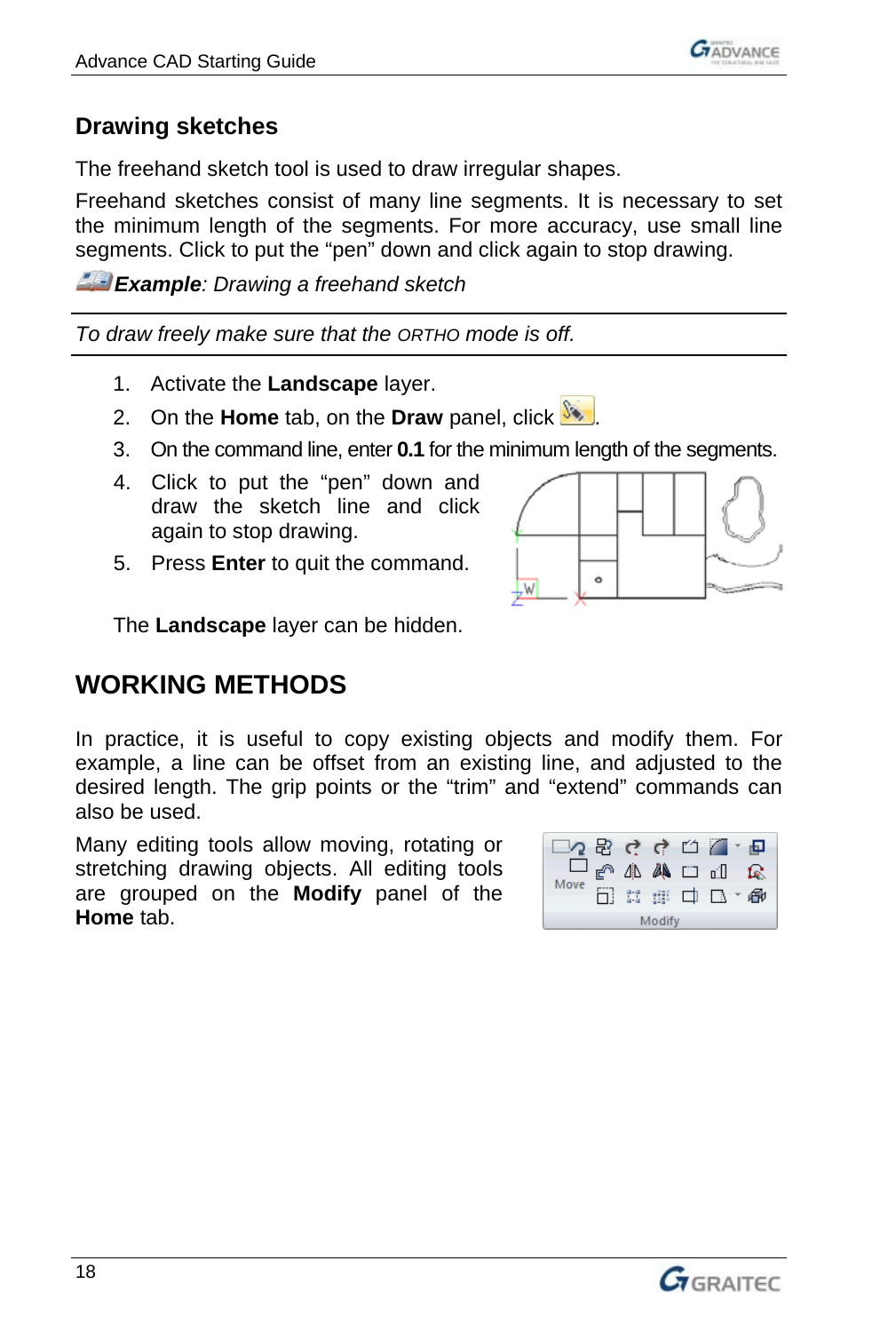

# <span id="page-18-0"></span>**Copying objects**

One or several objects can be copied within a drawing or between drawings using any of the following methods:

- Copy at a location referenced from the original
- Copy aligned parallel to the original
- Copy symmetrically to the original
- Create several copies in a rectangular or circular pattern

| ា <mark>ខេត្ត</mark><br>១៣០ <mark>គេង</mark> ក្នុ<br>១២២២ <mark>គេង</mark> ក |  |  |  |
|------------------------------------------------------------------------------|--|--|--|
|                                                                              |  |  |  |
|                                                                              |  |  |  |
|                                                                              |  |  |  |

#### *Example 1: Creating parallel copies*

The walls of the building used as an example have a thickness of **16 cm**. Next, create parallel lines at the given distance to get a correct representation of the walls.

- 1. On the **Home** tab, on the **Modify** panel, click  $\mathbb{C}^n$
- 2. On the command line, enter **0.16** for the distance and press **Enter**.

 $\circ$ 

- 3. Select the object to copy, for example, the bottom contour line.
- 4. Click above the line to place the copy.
- 5. Select another line to copy, or press **Enter** to finish.

Create parallel lines as in the figure.



Using the same process copy the arc also at **16 cm**.

*Note: Parallel copies of curved objects are larger or smaller curves, depending on the side the copy is placed. In this example, a smaller concentric arc is created.*

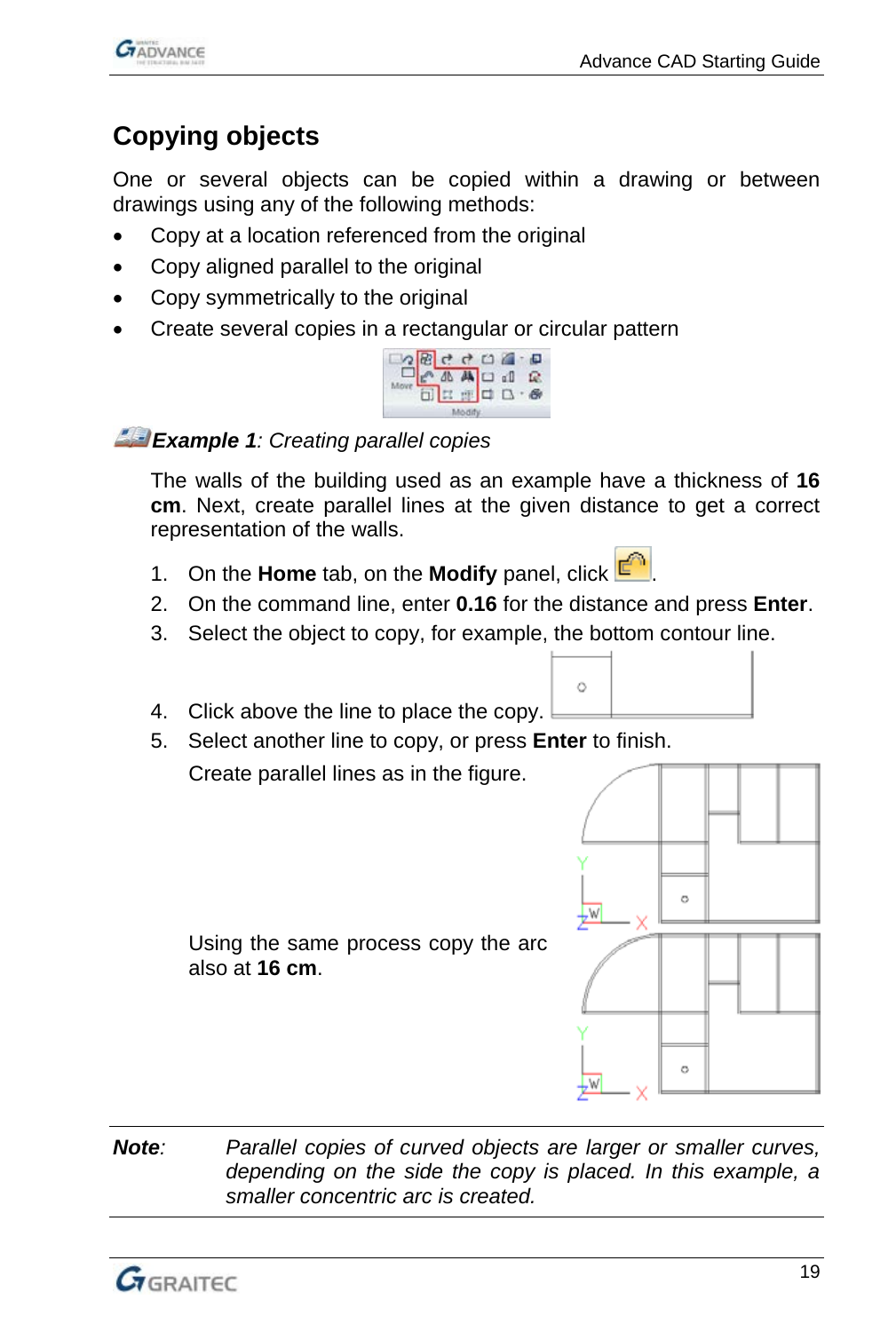

*Example 2: Creating radial copies in a polar pattern*

Before starting, draw a line representing the first step of the spiral stair on the **Spiral stair** layer.

*Make sure that OSNAP is active and center is set.*

- 1. On the **Home** tab, on the **Modify** panel, click  $\frac{1}{\sqrt{2}}$
- 2. In the "Array" dialog box, select **Polar array**.
- 3. Click , select the line to copy and press **Enter**.
- 4. Click  $\frac{N_{\text{L}}}{N_{\text{L}}}$  to select the polar array center.
- 5. Define the center of the polar array in the center of the circle and press **Enter**.

*Tip: For easier selection of the center, type Center on the command line and press Enter. Next, click the circle to snap to its center.*

- 6. In the "Method and Values" area, make the following settings:
	- Enter **18** for the number of objects.
	- Enter **–270** for the angle to create radial lines clockwise.
	- Select **Rotate items as copied** to rotate the objects in the array as shown in the preview area.



 $\alpha$ 

- 7. Click **Preview** to view the result.
- 8. Click **OK** to confirm. The radial copies of the line are created.

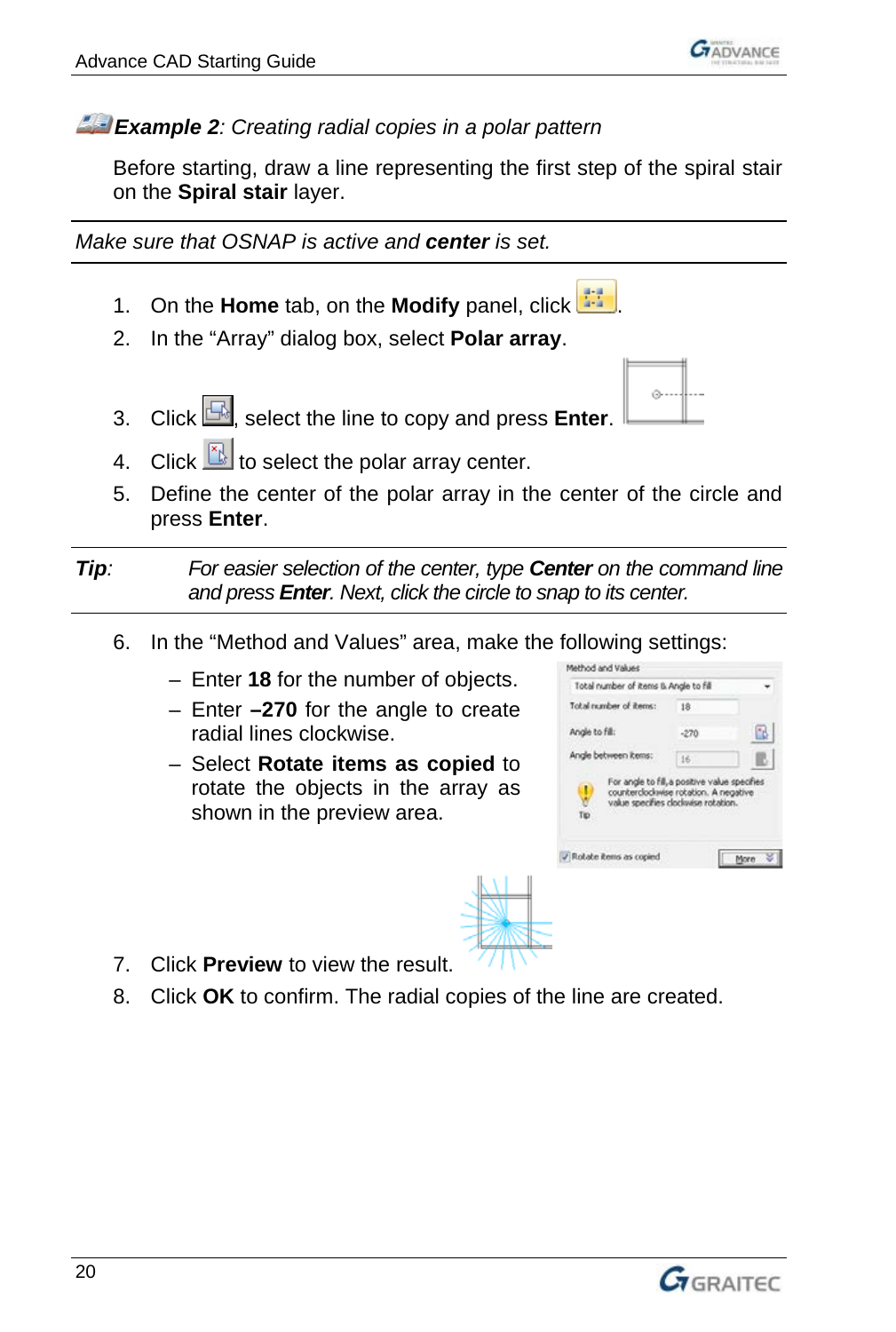

#### <span id="page-20-0"></span>**Extending objects**

Arcs, lines, 2D polylines and rays can be extended to a boundary defined by other objects or to the point at which they would intersect an implied boundary edge.

*Example: Extending lines*

Extend the lines to close the wall contour. For a clear view, hide the **Spiral stair** layer.

- 1. On the **Home** tab, on the **Modify** panel, select **All second** from the flyout.
- 2. Select the vertical line as a boundary line and press **Enter**.
- 3. Select the horizontal line that should be extended.
- 4. Press **Enter** to finish.



#### <span id="page-20-1"></span>**Trimming objects**

Advance CAD allows trimming objects so that they end at boundaries defined by other objects (lines, rays, polylines, circles, arcs or ellipses). First select the boundaries, then the objects to trim.

*Example 1: Trimming lines*

In this example, clean up the intersection of walls. Zoom to the upper end of the circular wall.

- 1. On the **Home** tab, on the **Modify** panel, click
- 2. Select the boundary lines and press **Enter**.
- 3. Select the lines to trim.



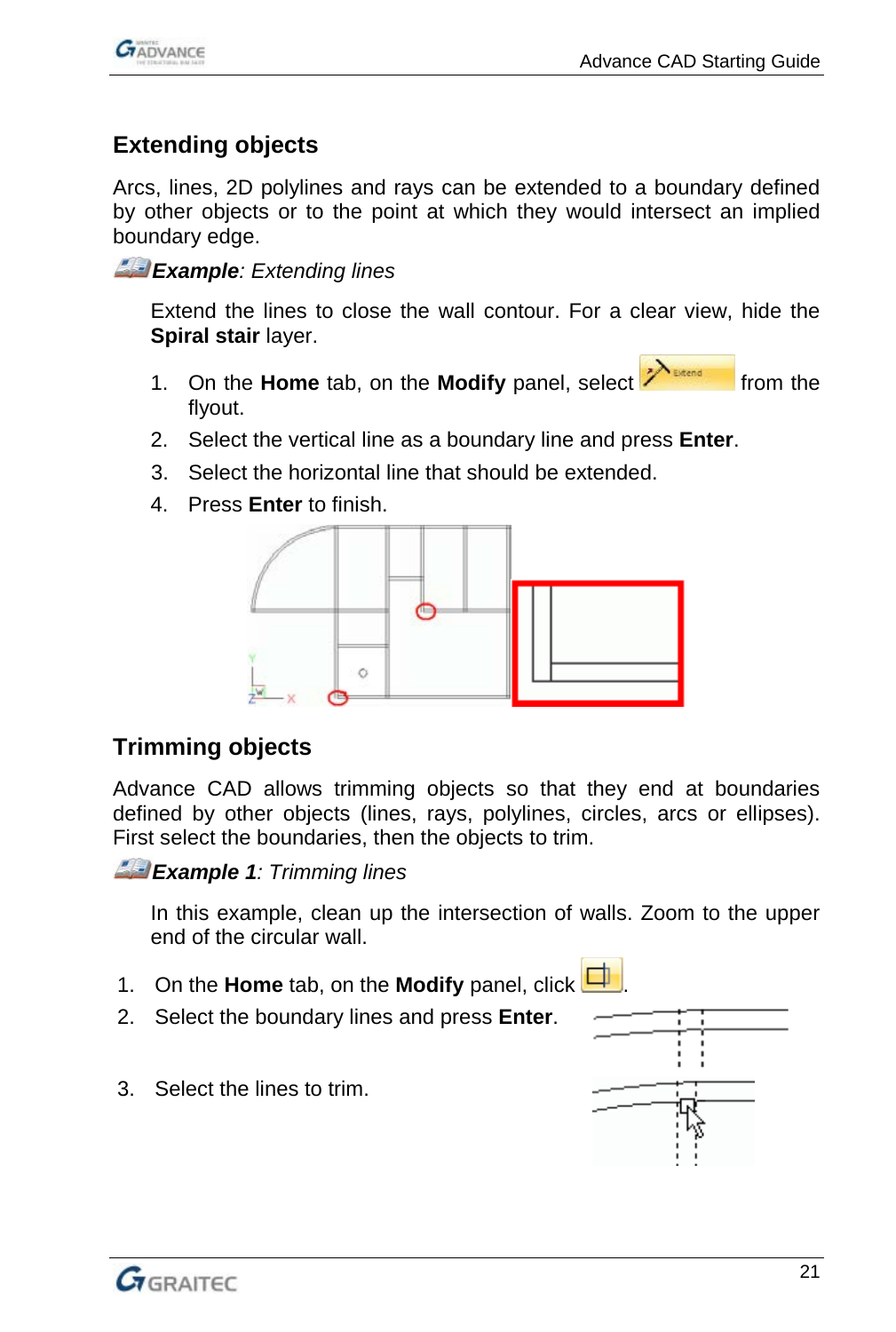Advance CAD Starting Guide

Using the same process, clean up all wall intersections as in the figure.

 $\overline{a}$ 

#### *Example 2: Trimming lines*

Display the **Spiral stair** layer.

- 1. Zoom to the staircase area.
- 2. On the **Home** tab, on the **Modify** panel, click  $\Box$
- 3. Select the boundary lines and the circle and press **Enter**.
- 4. One by one, select the radial lines at both ends.
- 5. Press **Enter** to finish.

#### <span id="page-21-0"></span>**Chamfering and filleting**

Advance CAD allows chamfering and filleting objects. Arcs, circles, ellipses, lines, polylines, rays or splines can be filleted or chamfered.

A fillet connects two objects with an arc of a given radius. A chamfer connects two objects by a line.

*Example: Creating a fillet* 

In this example, create a round corner inside the building.

- Fillet 1. On the **Home** tab, on the **Modify** panel, select **fully the full from** the flyout.
- 2. On the command line, type **R** (Radius) to define the fillet radius and press **Enter**.
- 3. Enter **0.84** for the fillet radius and press **Enter**.
- 4. Select the inside contour lines of the walls. The fillet is created.

Using the same process create a fillet for the outside contour lines of the wall, this time the radius value is **1**.







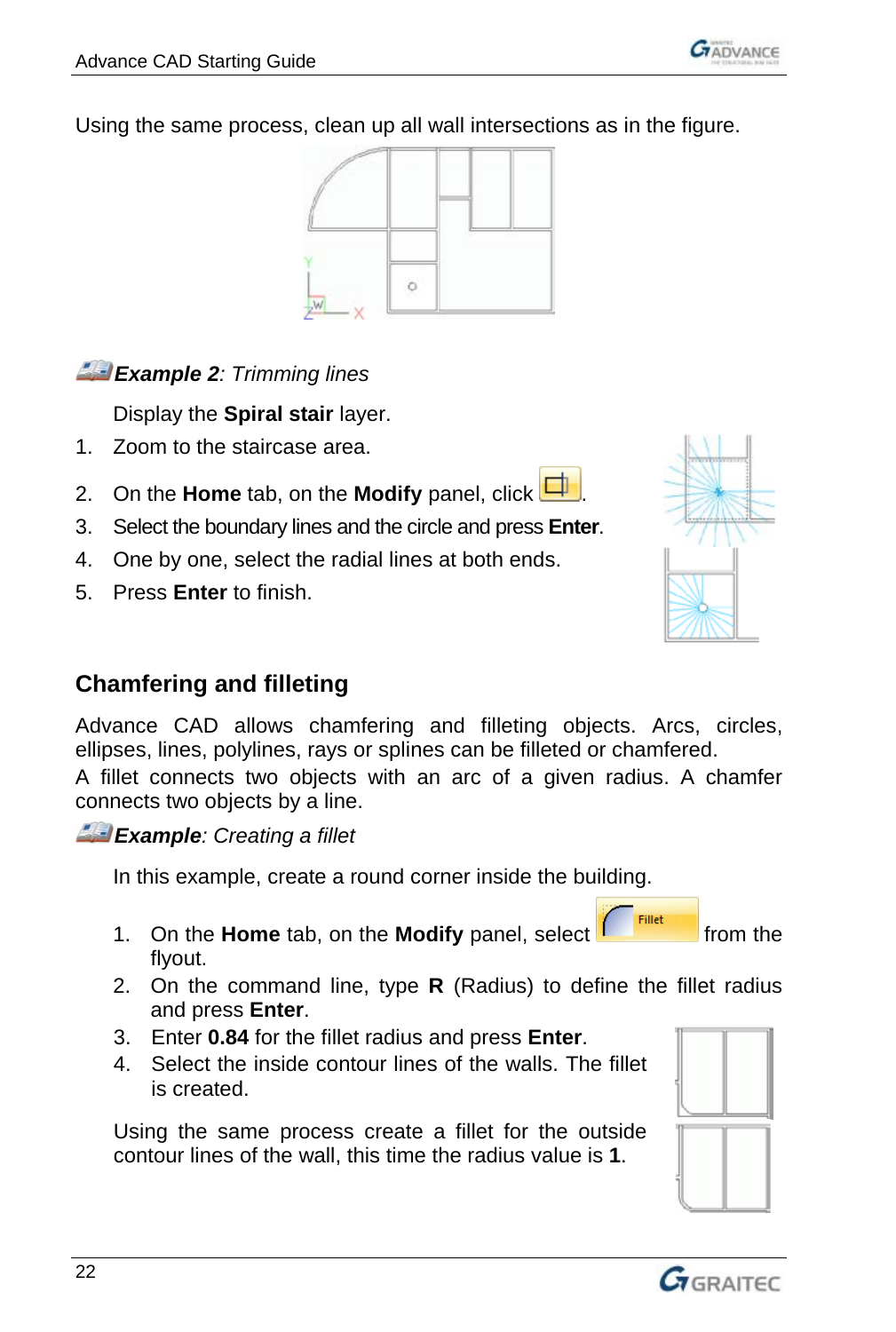

#### <span id="page-22-0"></span>**Drawing other elements**

Using the tools discussed in this guide, draw the column contour and the windows and doors openings.

Before starting, draw all additional lines on the **Auxiliary** layer as in the following figure.



Use Offset tool  $\begin{bmatrix} 1 & 1 \\ 0 & 1 \end{bmatrix}$  to define the openings at the distances given in the following figure. All door openings are **80 cm**.



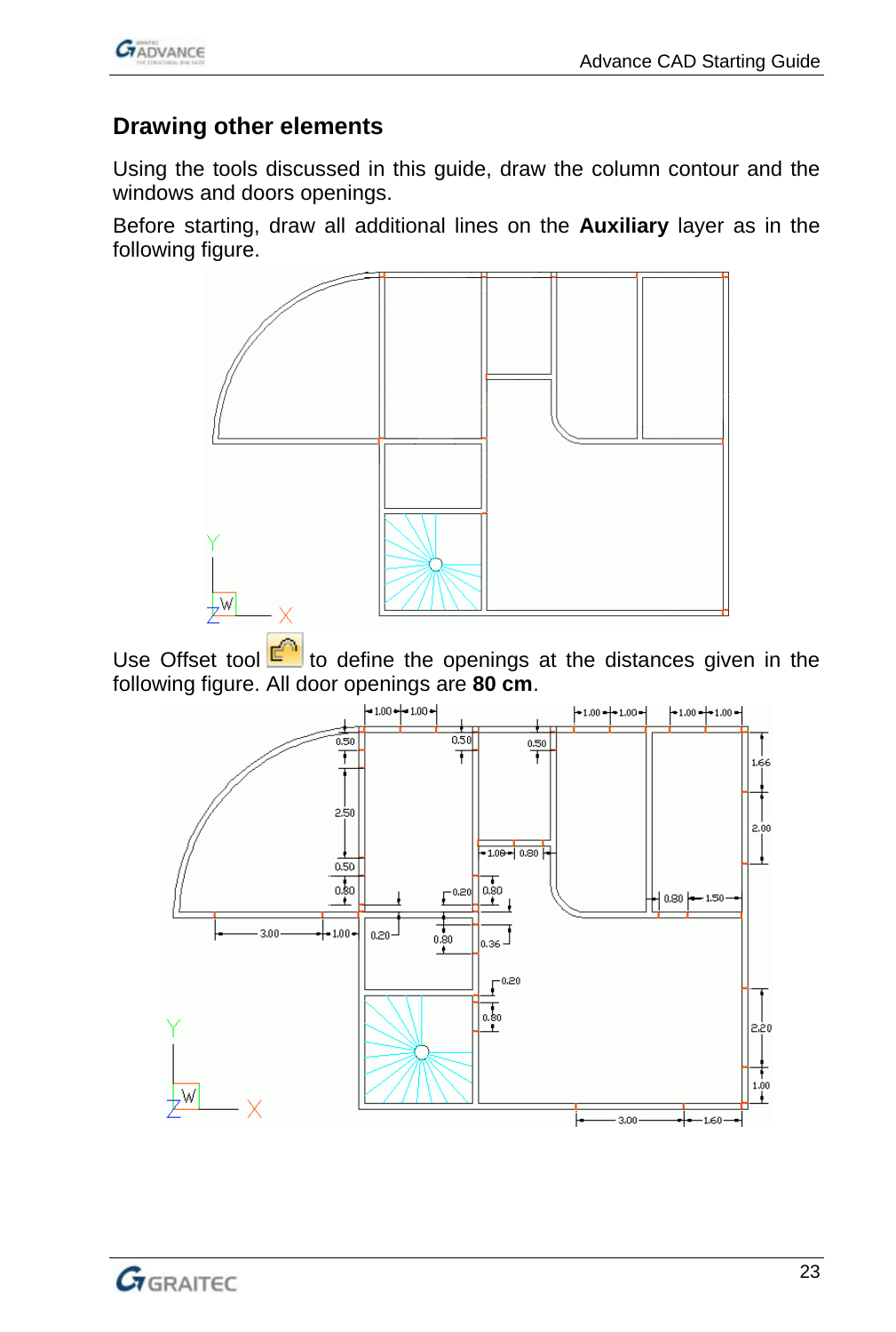#### *Example 1: Creating a window opening on the circular wall*

In this example, create a window opening on the circular wall. First, draw two radii at 120° and 150° counter-clockwise.

- 1. On the **Home** tab, on the **Draw** panel, select **or the flyout.** from the flyout.
- 2. Specify the first point of the line in the arc center.
- 3. On the command line, type **A** (Angle) to define the line angle and press **Enter**.
- 4. Enter **120** for the angle value and press **Enter**.
- 5. Click any point on the outer arc to define the length.
- 6. Press **Enter** to finish.

Using the same process, draw the other radius at **150°**.

Next, trim the auxiliary lines to create the window opening.

#### *Example 2: Creating a door opening on the round corner*

In this example, create a door opening on the round corner. First, draw a circle radius at 45° and create copies on both sides.

*Make sure that OSNAP center is activated.*

- 1. On the **Home** tab, on the **Draw** panel, select **or the flyout.**
- 2. On the command line, type **center** to snap the arc center, then click.
- 3. On the command line, type **A** (Angle) to define the line angle and press **Enter**.
- 4. Enter **225** for the angle value and press **Enter**.
- 5. Click any point on the outer arc to define the length.
- 6. Press **Enter** to finish.
- 7. Use the Offset tool  $\Box$  to create copies of the line on both sides, at **40 cm**.









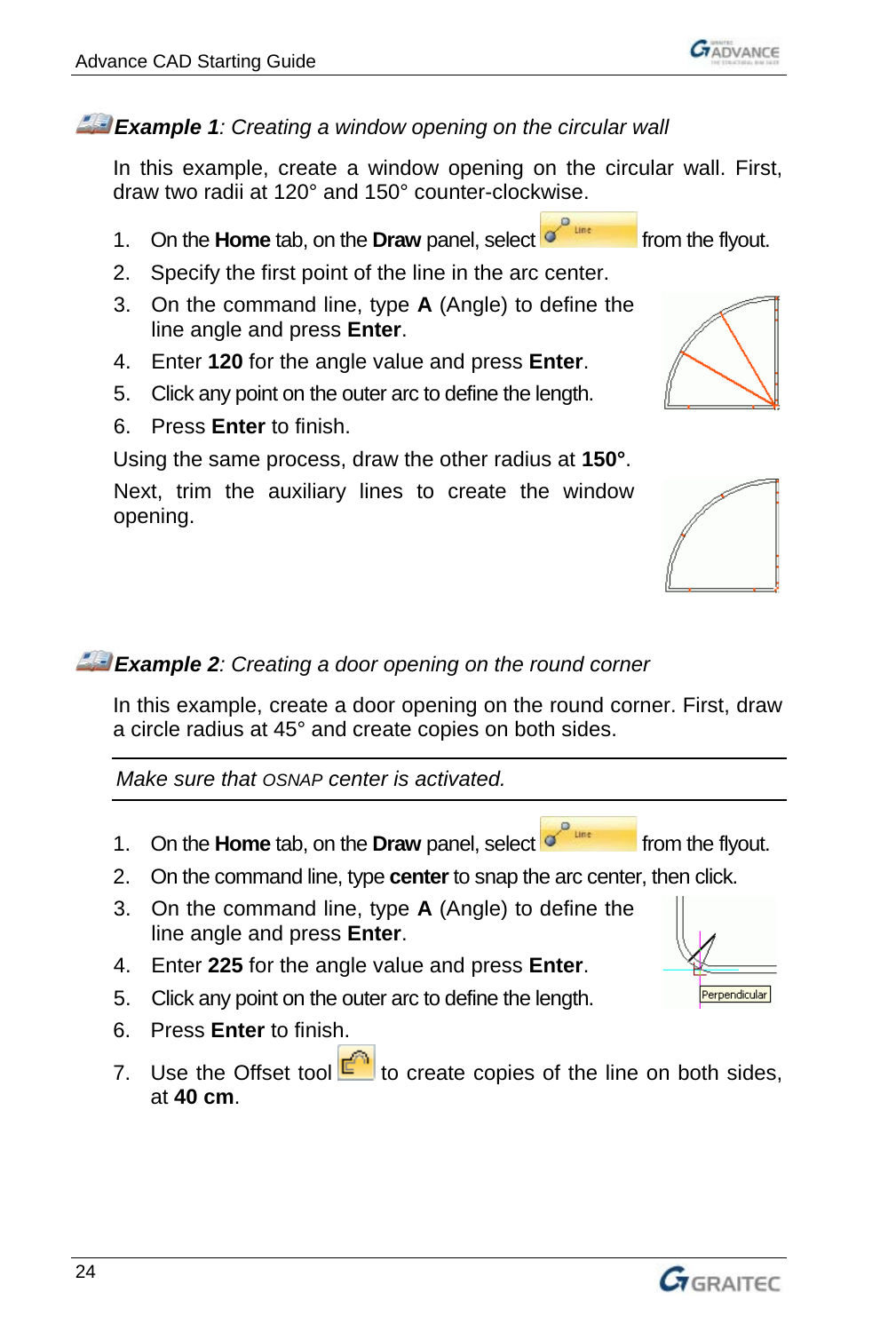

8. Delete the original line.



Next, trim the wall contour to create the door opening.

- 1. On the **Home** tab, on the **Modify** panel, click  $\Box$
- 2. Select the auxiliary lines and press **Enter**.
- 3. Click the wall contour lines between the auxiliary lines.

The door opening is created. Use the trimming tool to adjust the two auxiliary lines.



Next, trim the wall contours to create all the necessary door openings.

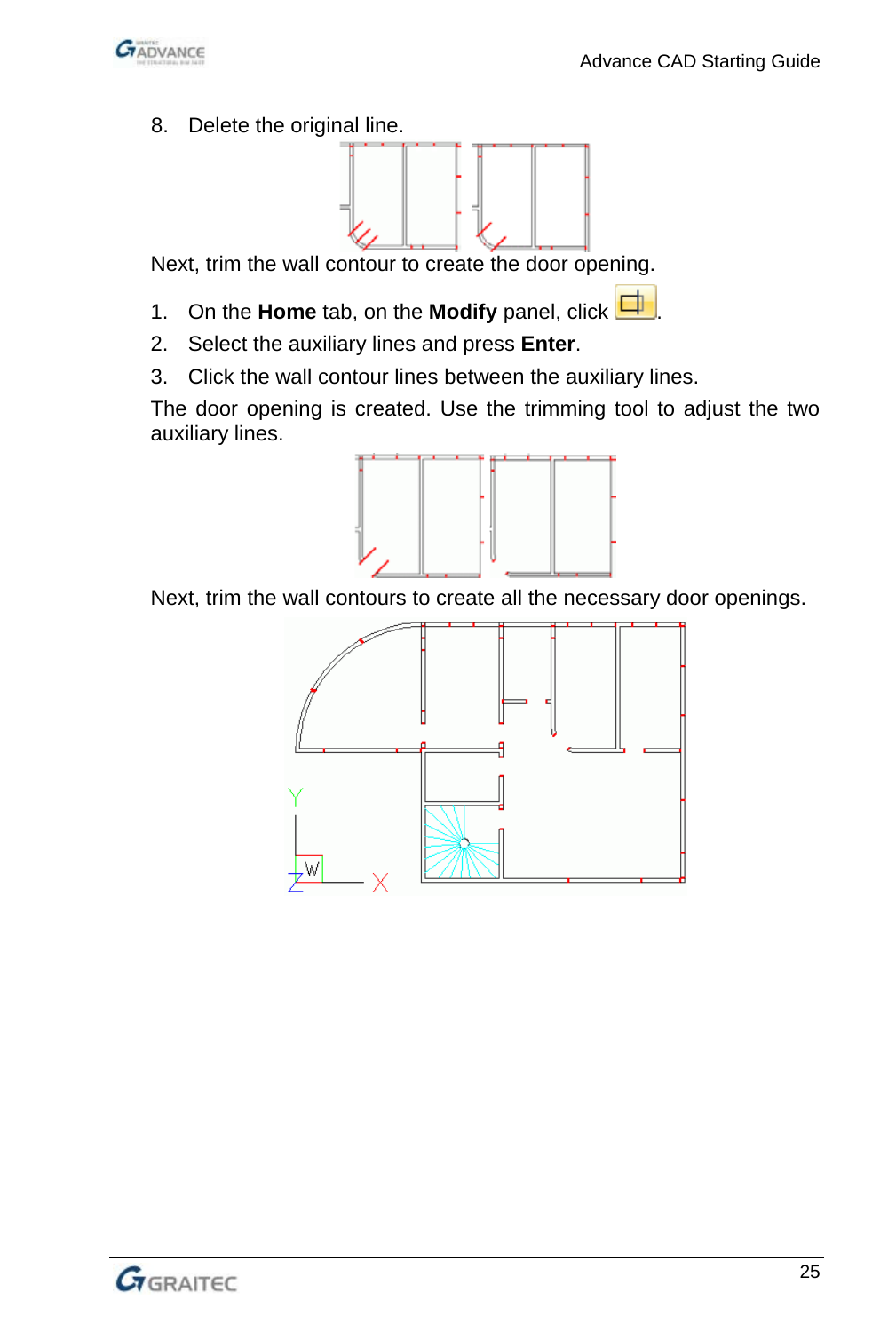

## <span id="page-25-0"></span>**Modifying object properties**

After creating objects their properties can be modified using object modification tools. The layer, thickness, line type, color and line type scale of one or several objects can be changed.

*Example: Changing the layer* 

In this example, move the openings contour lines on the **Wall contours** layer.

- 1. Select the openings contour lines one by one.
- 2. Right-click and select **Properties** from the context menu.
- 3. In the properties dialog box, from the "Layer" drop-down list, select **Wall contours**.
- 4. In the properties dialog box, click **OK**.

Now that the wall contours and openings are drawn, hide the **Auxiliary** layer.



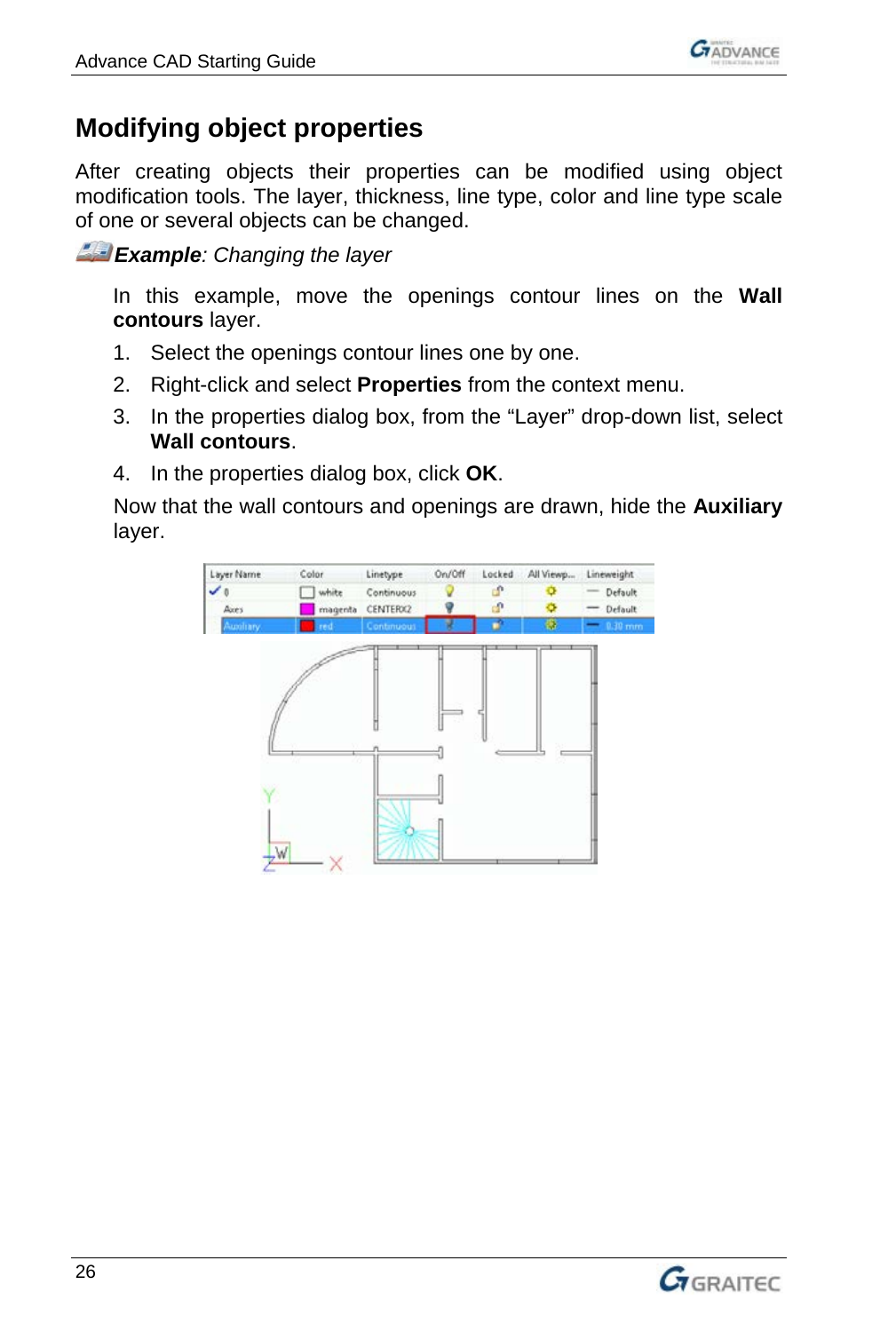

# <span id="page-26-0"></span>**OTHER TOOLS**

## <span id="page-26-1"></span>**Hatches**

Hatching means filling objects or the area within a specified boundary with a selected pattern. The hatch boundary is a closed contour or a combination of objects such as lines, arcs, circles and polylines.

First select the pattern, then modify the pattern properties and then select the area.

*Example 1: Boundary hatch*

Use solid hatch for the circular column. Activate the **Hatch1** layer.

- 1. On the **Home** tab, on the **Draw** panel, click **8**
- 2. In the "Boundary hatch" dialog box, on the **Pattern** tab select the solid hatch pattern.

| пасси гле:                                    |   |              |   |
|-----------------------------------------------|---|--------------|---|
| ICAD.PAT                                      |   |              |   |
| Patterns:                                     |   |              |   |
| SHAKES2<br>SHINGLE1<br>SOLID                  | ▴ |              |   |
| SPANTILE<br>SODOTS<br>Star_22                 |   |              |   |
| <b>STEEL</b><br>STIPPLE<br>STONE00<br>STONE01 |   |              |   |
| STONE03<br>STONE04<br>STONE05                 |   |              |   |
|                                               |   | $\mathbf{1}$ | п |

- 3. On the **Boundary** tab, click **Select objects**.
- 4. Select the circle and press **Enter**. The "Boundary hatch" dialog box appears again.
- 5. Click **OK**.

*Example 2: Hatching an area*

Use solid hatch pattern for the rectangular columns.

- 1. On the **Home** tab, on the **Draw** panel, click **1**
- 2. In the "Boundary hatch" dialog box, on the **Pattern** tab select the solid hatch pattern.
- 3. On the **Boundary** tab, click **Select area**.
- 4. In the drawing, click inside the area to hatch, in this example, inside each rectangular area defining a column section and press **Enter**.

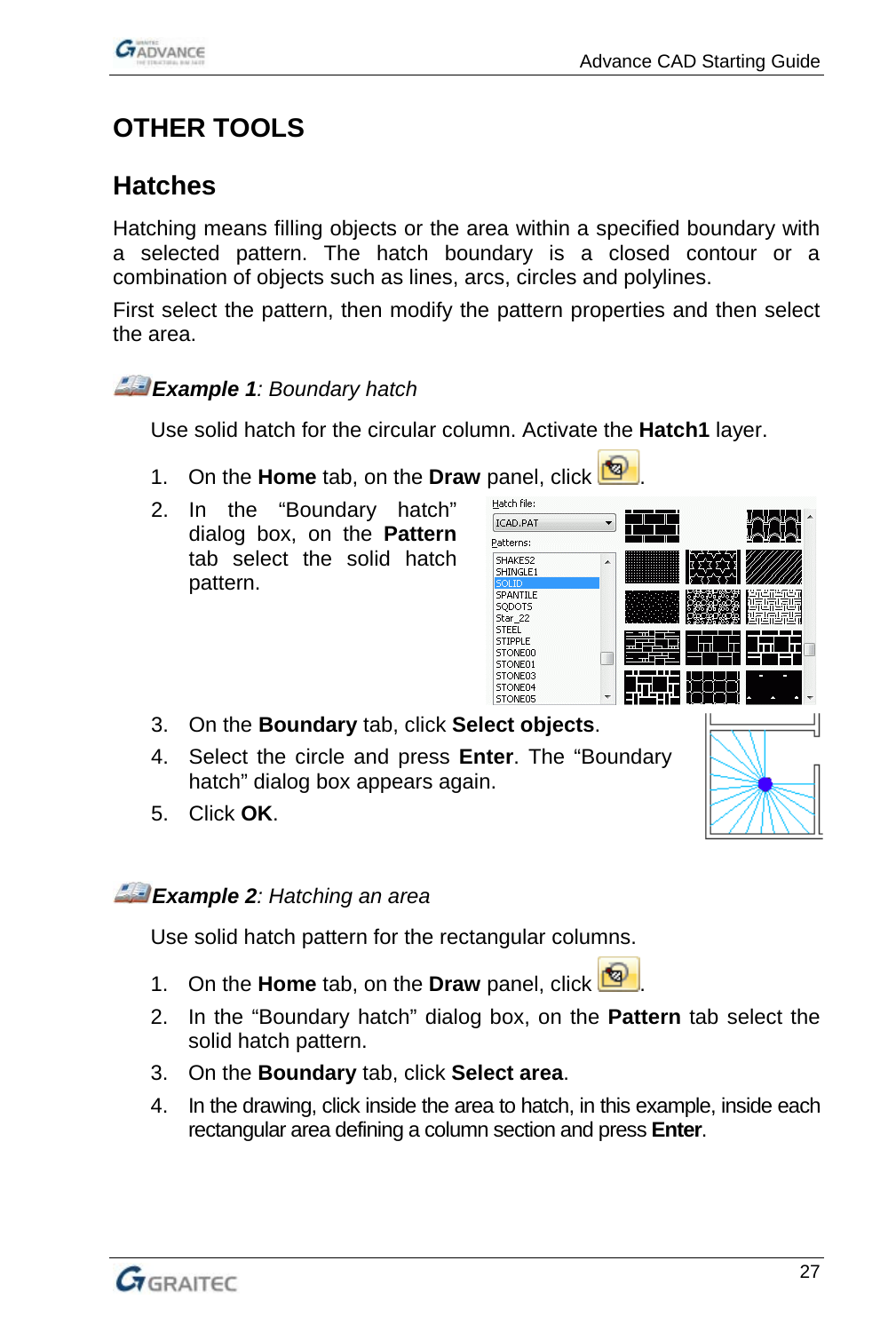

The "Boundary hatch" dialog box appears again.

5. Click **OK**.



Using the same process, hatch the walls using an ANSI38 hatch pattern, at **0.4** scale. Create this hatch on the **Hatch2** layer.



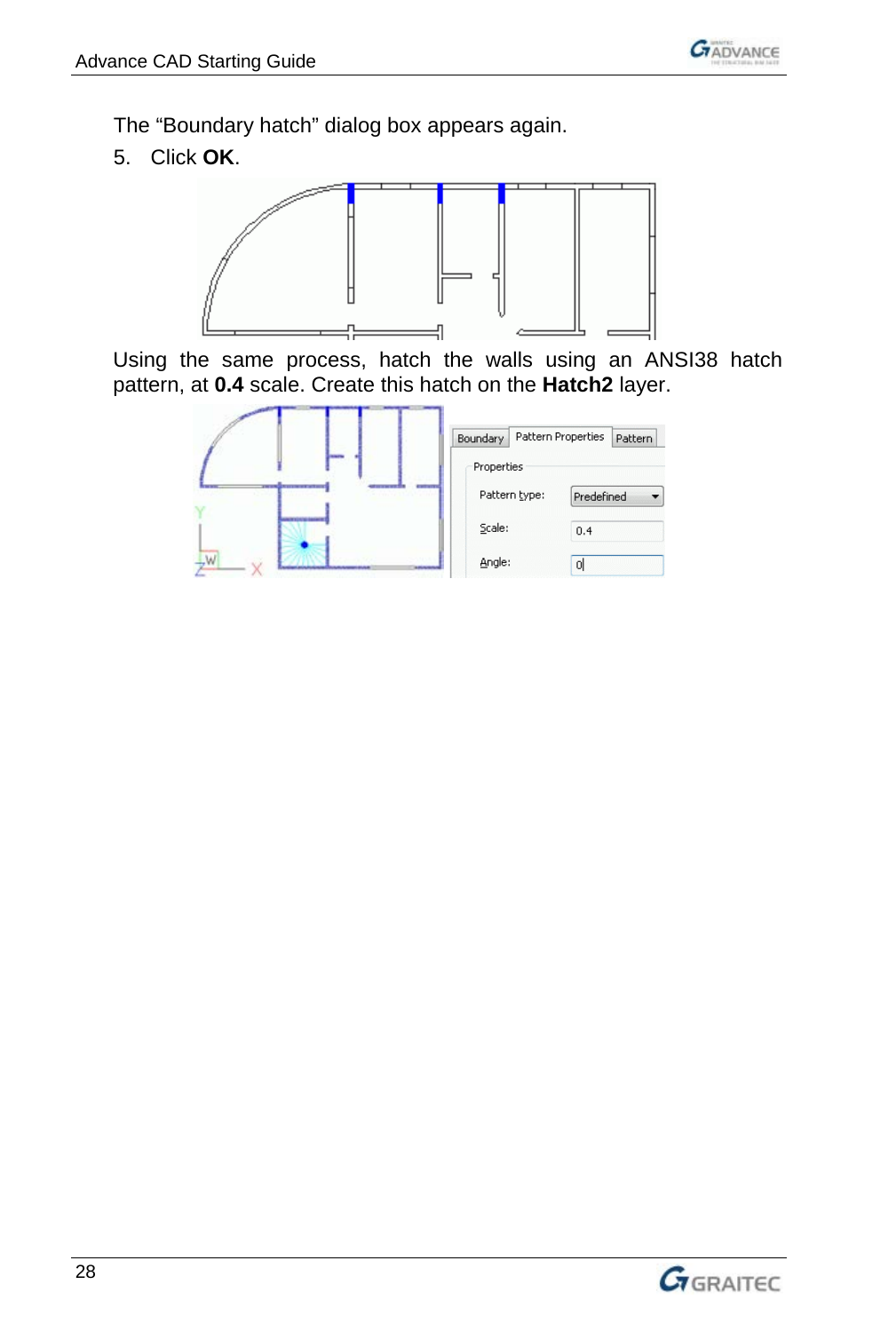## <span id="page-28-0"></span>**Blocks**

Several objects can be grouped into a single object – "block" – and then reused in multiple drawings as many times as necessary.

A block can be defined in the current working area or saved as separate .dwg file.

The blocks saved as .dwg files can be grouped on the Tool palette.

#### *Example 1: Creating a block on the drawing*

All doors in the example project are of the same type. In this example, create a door symbol with the shape and size given in the following figure and save it as block. Activate the **Doors** layer.

 $0.80.$ 

es<br>I

1. Create a line and an arc or a polyline.



- 3. In the "Block definition" dialog box, make the following settings:
	- In the "Name" field, enter **Door** for the name of the block.
	- In the "Objects" area, click  $\Box$ select the elements previously drawn and press **Enter**.
	- In the "Base point" area, click

to define the reference point

Endpoint of the block.

| Door              |                |                                          |
|-------------------|----------------|------------------------------------------|
| <b>Base Point</b> |                | <b>Objects</b>                           |
| ß                 | Pick point     | Select Objects<br>赿                      |
|                   | X: -22,0700    | Retain                                   |
|                   | $V_1 = 4.0650$ | Convert to block.<br>Delete from drawing |
|                   | $Z = 0.0000$   | 2 objects selected!                      |

– Select the **Delete from drawing** option.

The block is created and the block objects are removed from the display.

*The block is available only in the current drawing. Blocks created in separate .dwg files can be reused in other drawings.*

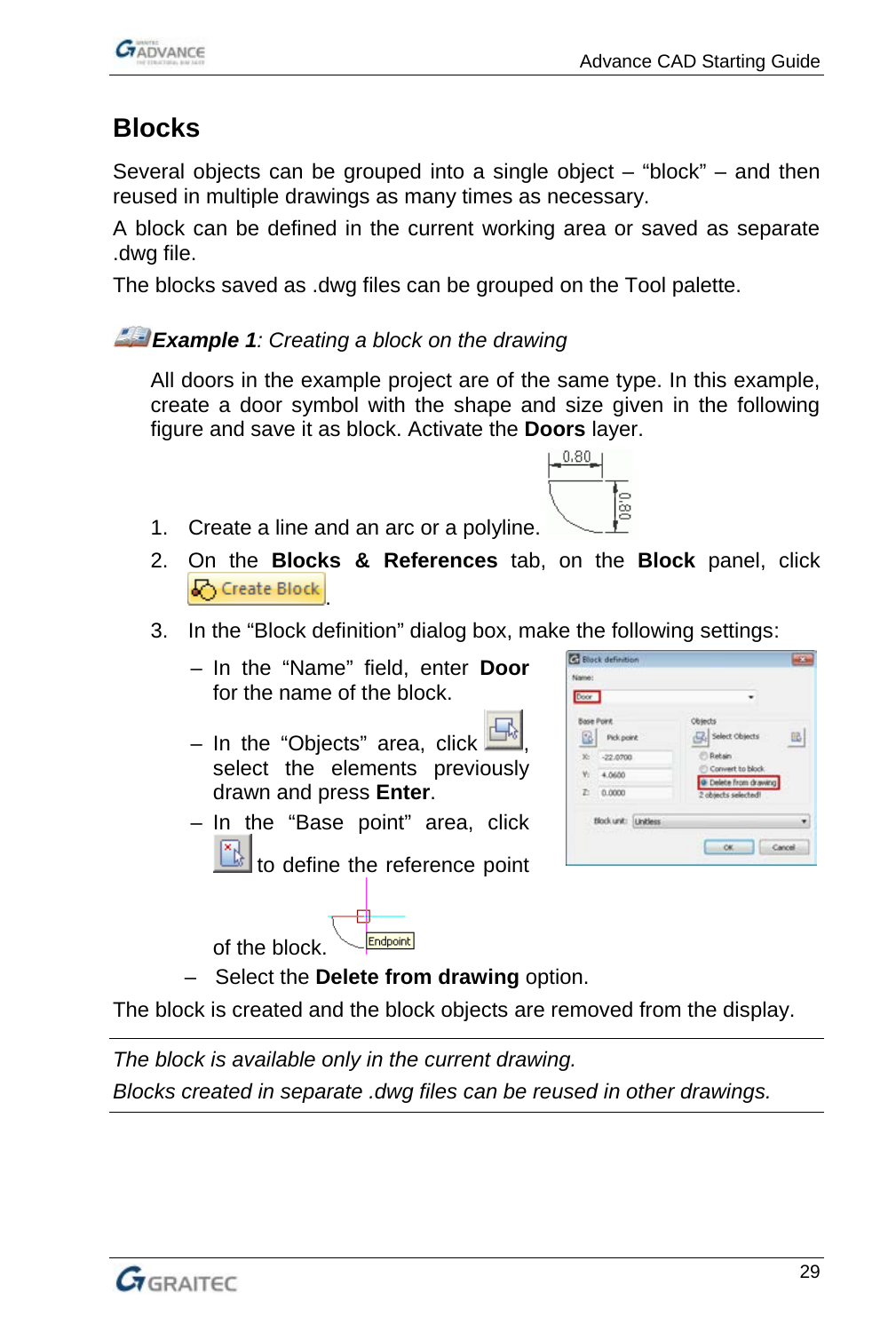

#### *Example 2: Saving a block in a separate .dwg file*

In this example, save the previously created block in a separate .dwg file.

- 1. On the **Blocks & References** tab, on the **Block** panel, click Save Block to Disk...
- 2. In the "Write block" dialog box, make the following settings:
	- Select **Block** as source of the .dwg file.
	- In the "File name and path:" field, enter **Door** as the name of the .dwg file.

| SOUTO                                          |          |                                            |             |
|------------------------------------------------|----------|--------------------------------------------|-------------|
| <b>&amp; Block</b><br>Entre Drawing<br>Chiects | Sofia    |                                            |             |
| <b>Dave Point</b>                              |          | Objects                                    |             |
| <b>B</b> Pitkaport                             |          | Select Objects                             | 部           |
| i a bose                                       |          | (ii) Retain                                |             |
| w<br>0.0000                                    |          | Convert to block<br>C. Dobbe from disiving |             |
| $21 -$<br>0.0000                               |          | Matulianita hermited                       |             |
| Destination                                    |          |                                            |             |
| File name and path:                            |          |                                            |             |
| C Usersitana sideor                            |          |                                            | <b>Cold</b> |
| Insert units:                                  | Unitless |                                            |             |

The block is saved on the disk in a .dwg file.

*Example 3: Inserting a block*

1. On the **Blocks & References** tab, on the **Block** panel, click .

**Intert Block** O From file: a Block name

V Specify On

¥: 424

 $2: 0.00$ 

Egylode block upon inse  $\overline{P}$ 

 $\mathbf{x}$ 188

- 2. In the "Insert block" dialog box, make the following settings:
- Select the **Door** block.
- Select the **Specify Onscreen** option for the Insertion point and Rotation angle.
- Enter the X and Y scale factor.
- 3. Click **Insert**.

The block appears attached to the cursor.



Dog

Specify  $x: 1.00$ 

 $Y: 1.00$ 

 $2:1.00$ 

**Flunform** scale

- 4. Click the insertion point of the block.
- 5. On the command line, enter **0** for the rotation angle.

The door symbol is inserted.



۷

**Visedvo** 

Ande 丙

case. **Election** Factor: 1.00

[ [nsert ] Cancel ] More 3

Block Link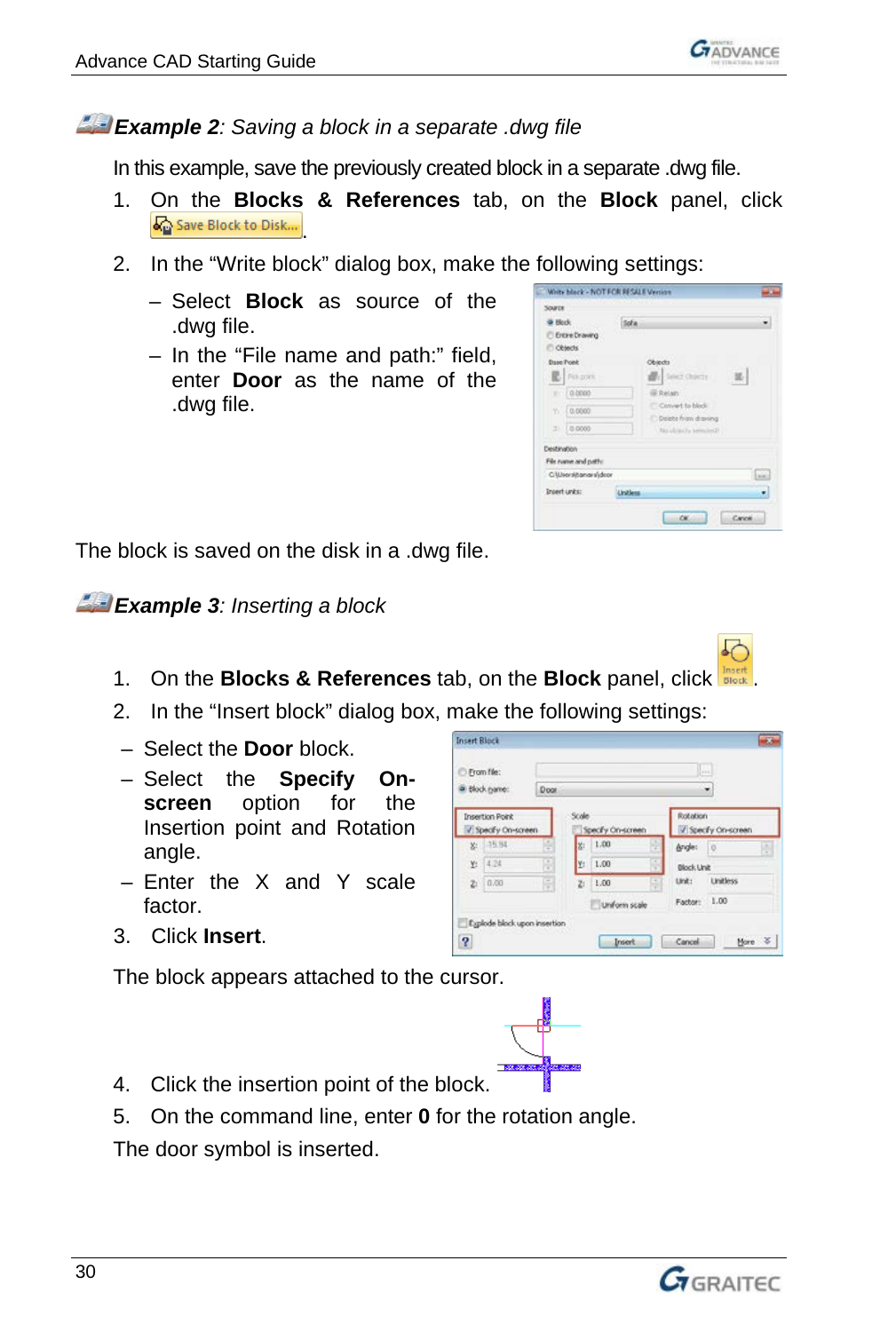

Using a similar process, insert all the necessary door symbols with the corresponding rotation angle.



# <span id="page-30-0"></span>**DIMENSIONS**

Advance CAD provides tools for creating all dimension types.

- Aligned linear dimensions
- Angular dimensions
- Arc length dimensions
- Linear dimensions from a base point
- Diameter dimensions
- Ordinate point dimensions  $-$  displays the X and Y coordinates of the selected point

The **Dimensions** panel of the **Home** tab contains all the necessary tools for creating dimensions.



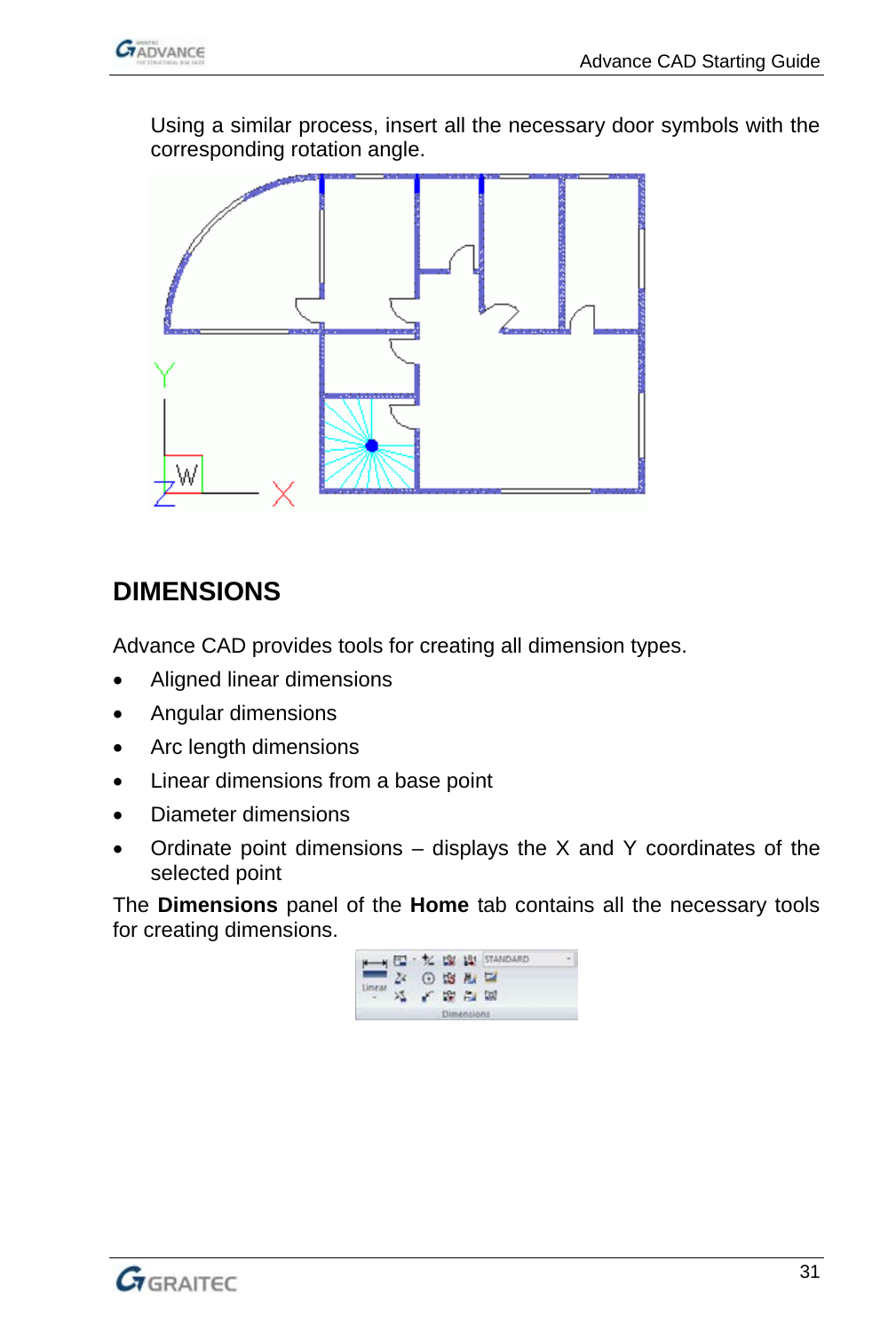

## <span id="page-31-0"></span>**Linear dimensions**

The linear dimensions tool adds horizontal and vertical dimensions to objects.

*Example 1: Creating a linear dimension by two points*

Dimension the window opening in the inner wall.

For a clear view, hide the **Furniture** layer. The dimensions are created on the **Dimensions** layer.

- 1. On the **Home** tab, on the **Dimensions**  $p$  panel, select  $\begin{array}{ccc} \hline \end{array}$  from the flyout.
- 2. Select the first point to dimension (the origin of the first extension line).
- 3. Select the second point to dimension (the origin of the second extension line).
- 4. Click a point to place the dimension line.



*Tips: To dimension a single line, instead of selecting the origin of the first extension line, press Enter. Select the line to dimension. All you have to do is placing the dimension line.*

Using the same process, create linear dimensions.



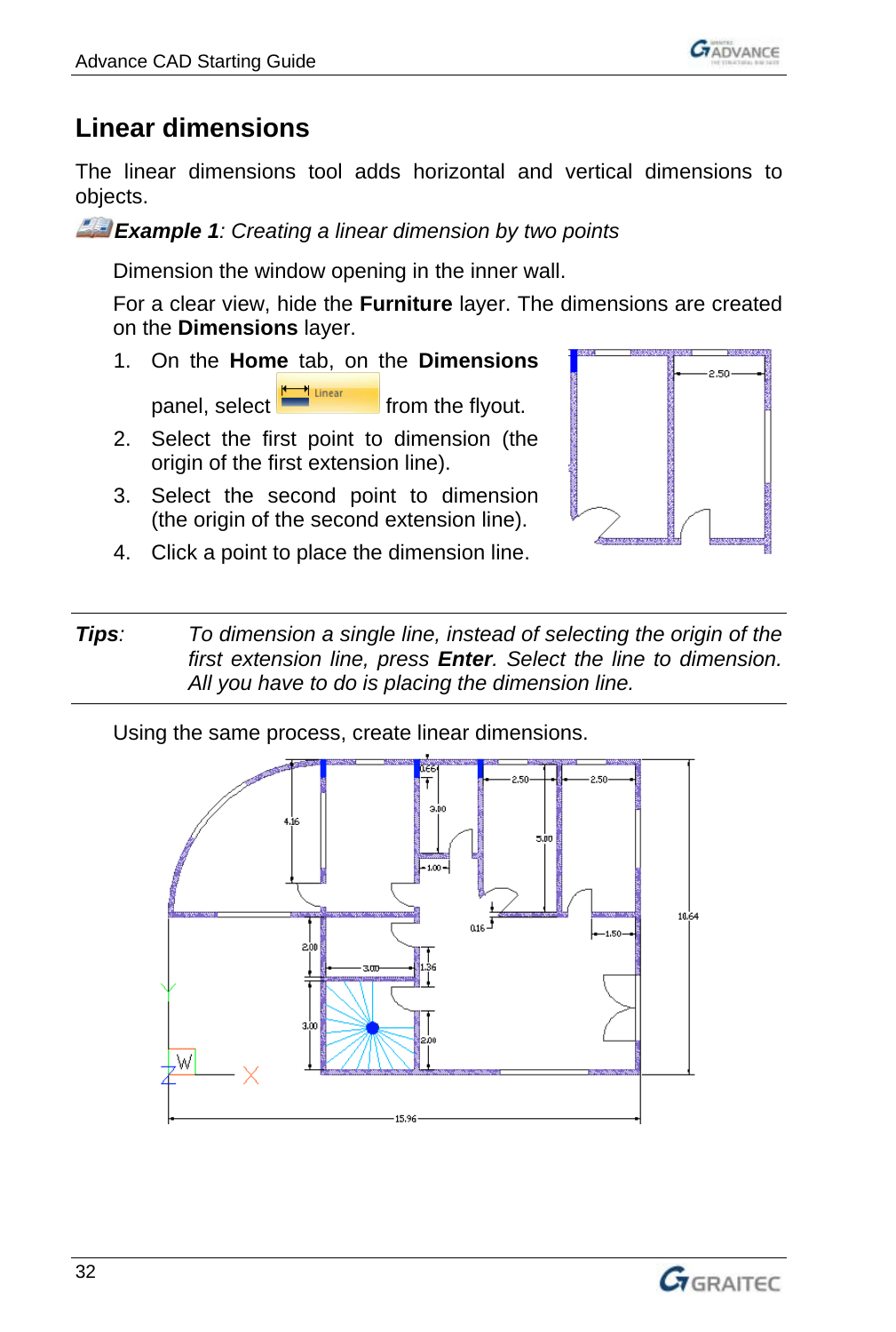

#### *Example 2: Creating a continue linear dimension*

Dimension the upper horizontal wall. First, create a linear dimension for the first segment of the wall.

The continue dimension works only on existing dimension and creates the same type of dimension as the existing one.



Before starting, activate the **Dimensions** layer.

- 1. On the **Home** tab, on the **Dimensions** panel, select from the flyout.
- 2. Press **Enter** to select the dimension with which to start.
- 3. Select the dimension with which to start.
- 4. Select the next extension line origin.
- 5. To add continued dimensions, keep selecting extension line origins.
- 6. Press **Enter** twice to end the command.



Using the same process, create all necessary dimensions.



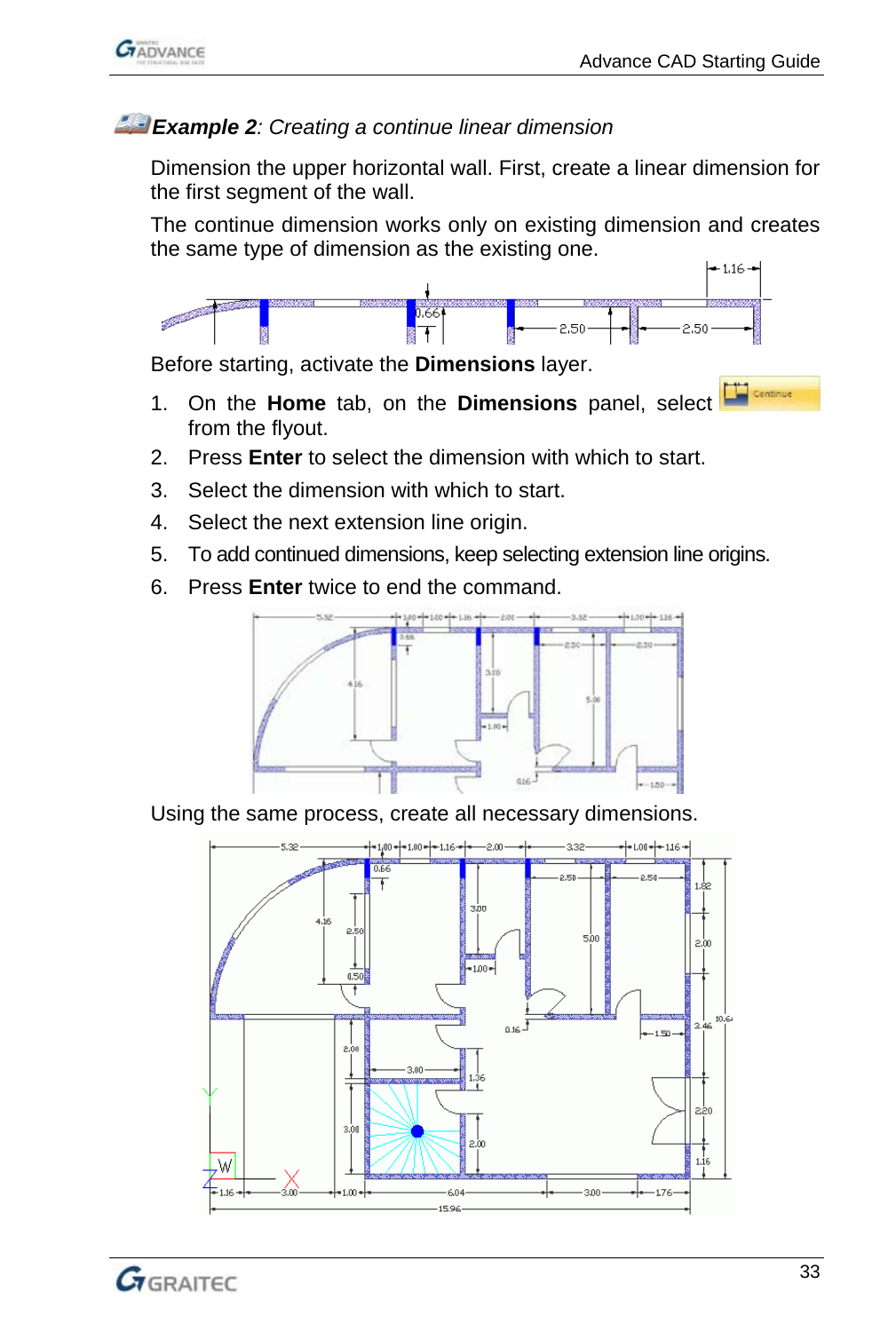

# <span id="page-33-0"></span>**Angular dimension**

Angular dimensions are used for annotating the angle between two lines or an arc. Angular dimensions can be created by defining the angle vertex and two endpoints or an angular dimension can be used as a start for a continue dimension.

*Example 1: Creating an angular dimension*

In this example, dimension the window opening on the circular wall.

- 1. On the **Home** tab, on the **Dimensions** panel, click **W** Angular
- 2. Press **Enter** to create an angular dimension.
- 3. Select the angle vertex.
- 4. Select one side of the angle.
- 5. Select the other side of the angle.
- 6. Click a point to define the dimension line position.

Next, use the angular dimension as a start for the continue dimension.

- 1. On the **Home** tab, on the **Dimensions** panel, select **Fig.** Continue from the flyout.
- 2. Press **Enter** to select the dimension with which to start.
- 3. Select the dimension with which to start.
- 4. Select the next extension line origins.
- 5. Press **Enter** twice to end the command.

*Example 2: Creating an arc dimension*

- 1. On the **Home** tab, on the .<br>Angular **Dimensions** panel, select from the flyout.
- 2. Select the outer contour line of the circular wall.
- 3. Click a point to define the dimension line position.

The arc dimension is created.







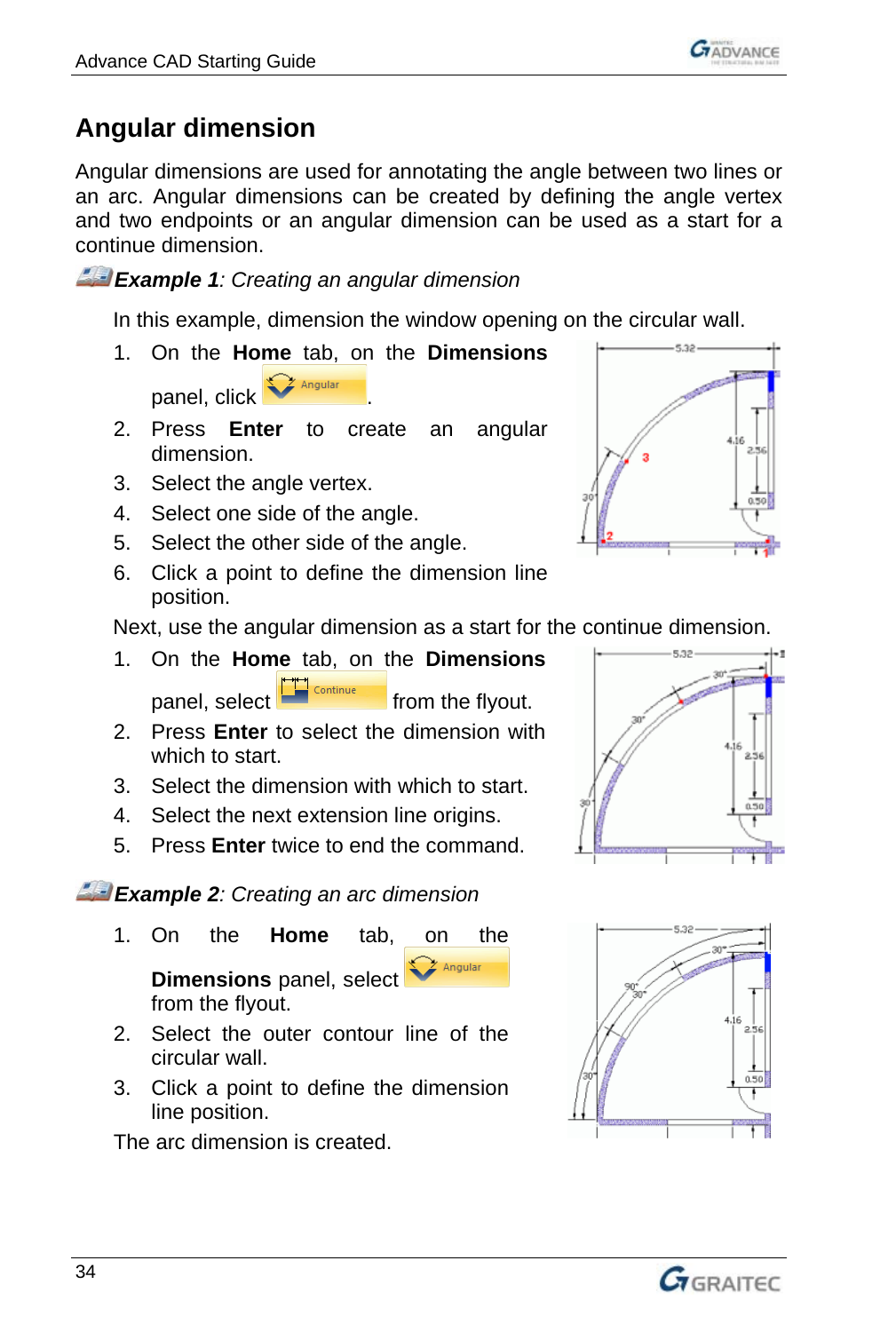

# <span id="page-34-0"></span>**Radial dimension**

Radial dimensions are used to annotate the radius of arcs and circles.

*Example: Creating a radial dimension*

- 1. On the **Home** tab, **Dimensions** panel, select  $\bigcirc$  **Fadius** from the flyout.
- 2. Select the inner contour line of the circular wall.
- 3. Click a point to define the dimension line position.

The radial dimension is created.



## <span id="page-34-1"></span>**Diameter dimension**

Diameter dimensions are used to annotate the diameter of arcs and circles.

*Example: Creating a diameter dimension*

- 1. On the **Home** tab, on the **Dimensions** panel, click **D**
- 2. Select the circle (the contour of the circular column).
- 3. Click a point to define the dimension line position.

The diameter dimension is created.





This small exercise was a very simple introduction to Advance CAD.